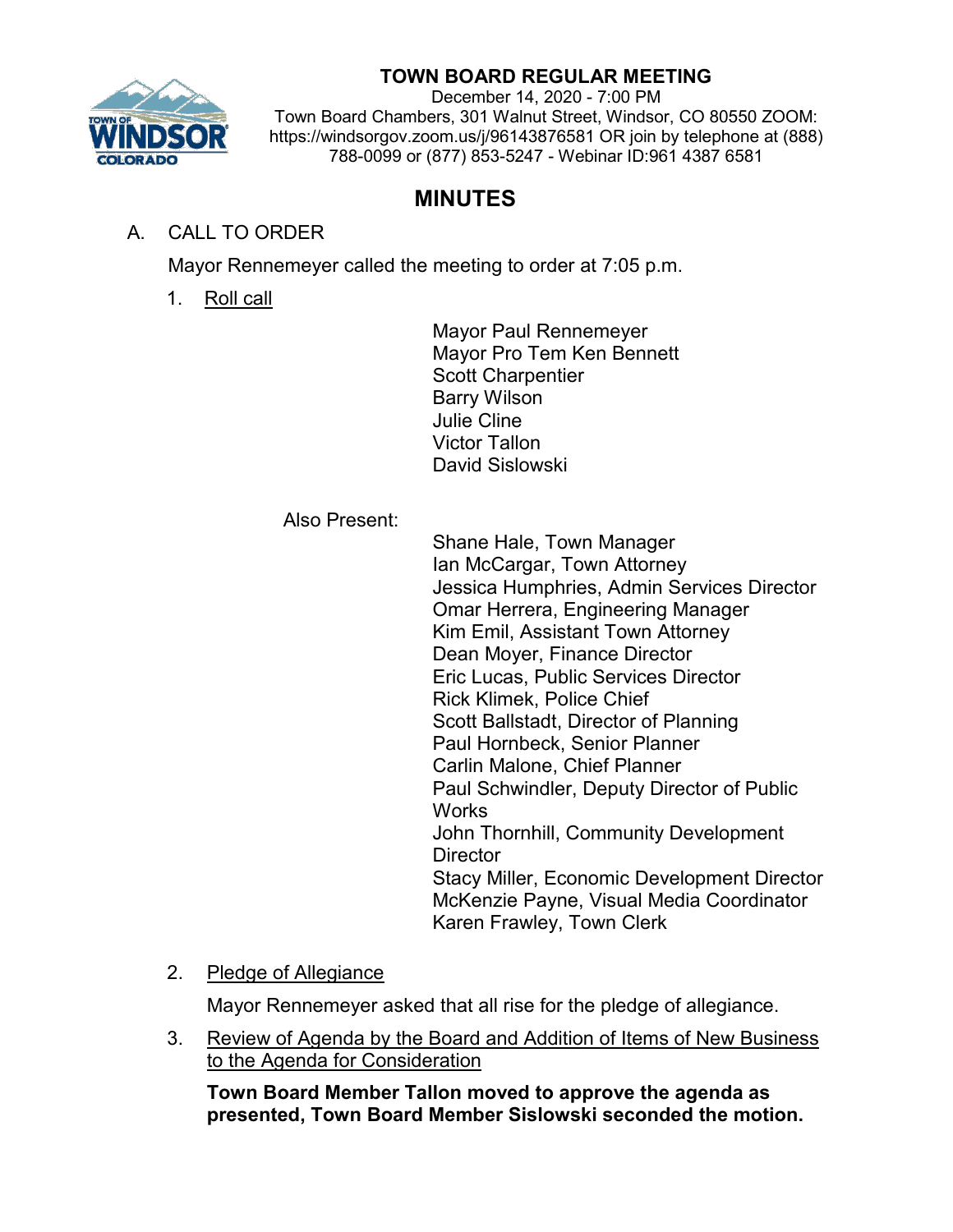**Roll call on the vote resulted as follows; Yeas - Bennett, Charpentier , Cline, Rennemeyer, Sislowski, Tallon, Wilson; Motion Passed.**

#### 4. Outside Agency Report

• Larimer County Community Report - Tom Donnelly, Larimer County **Commissioner** 

Larimer County Commissioner John Kefalas presented the 2019-20 Community Report, which is an annual report to highlight the varying services the County provides as well as the achievements of the County.

Board Liaison Reports

• Town Board Member Charpentier - Chamber of Commerce, Clearview Library Board

Town Board Member Charpentier reported that the Clearview Library Board has not met since the last update.

Town Board Member Charpentier reported that the Chamber continues to hold open houses and ribbon cuttings. There are currently two-hundred twenty-five businesses that are members of the Chamber. The Chamber did add an additional five board members which brings the total number of board members to twelve.

• Town Board Member Wilson - Planning Commission, Larimer County Behavioral Health Policy Council

Town Board Member Wilson reported that there is no new update on the Planning Commission since the last Board meeting.

Town Board Member Wilson reported that Larimer County Behavioral Health Policy Council distributed around \$2.4 million this year in grant money. The group is putting together a dashboard that will be available by the end of the first quarter that will manage different statistics and show how the community is doing with managing behavioral health. After showing some preliminary numbers, there was an increase which is believed to be driven from Covid. The groundbreaking for the new facility will take place on December 16th.

• Mayor Pro Tem Bennett – Water and Sewer Board, 34, and I-25 Coalition's

Mayor Pro Tem Bennett reported that the Water and Sewer Board will meet on Wednesday morning.

Mayor Pro Tem Bennett reported that the 34 Coalition met on December 3rd right before the MPO meeting. CDOT is updating their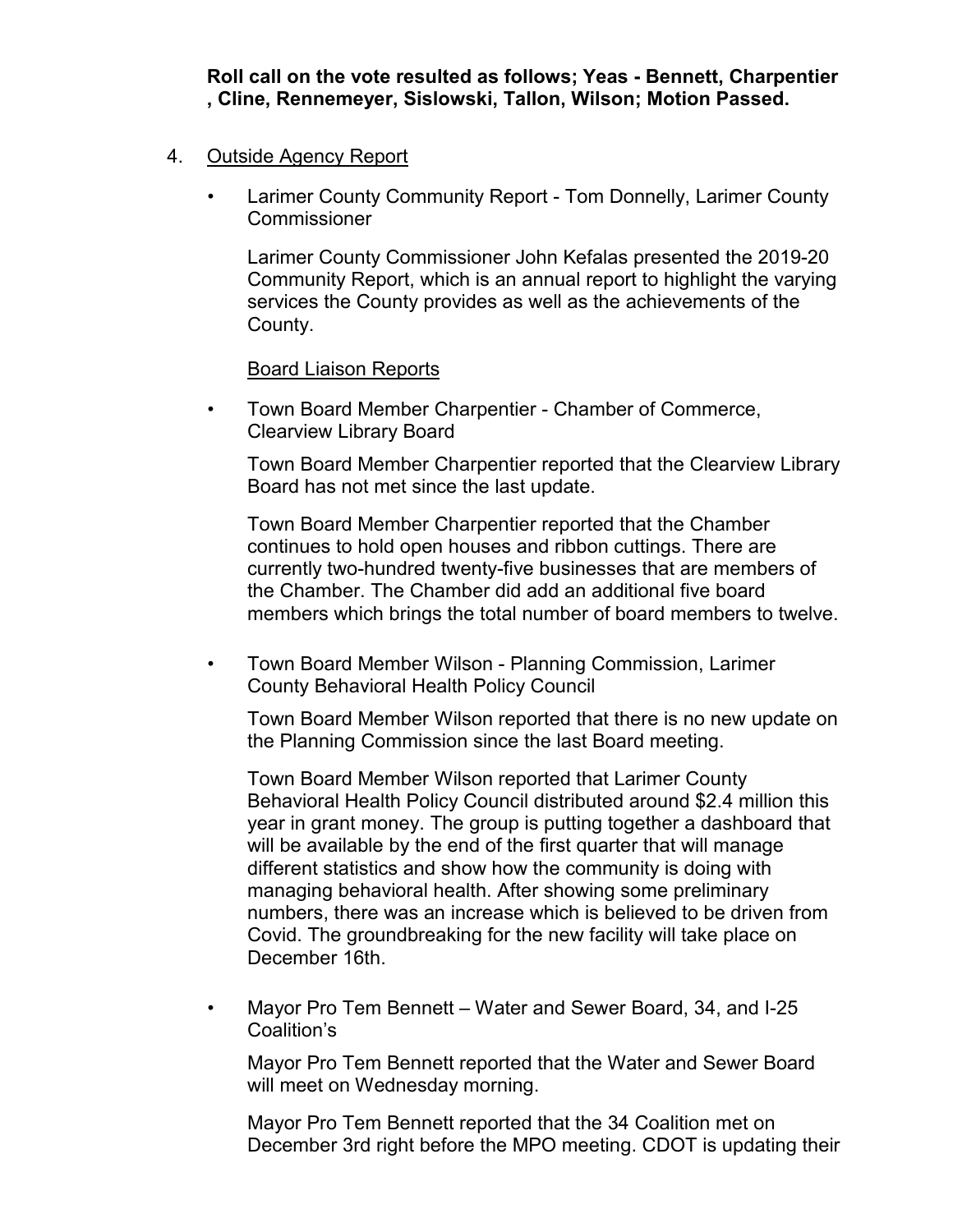five year crash data on the 34 Corridor which will be used to prioritize upcoming projects. It was brought up that updating it every five years is not sufficient enough and CDOT is wanting to start updating that every two years because of the sense of growth in Northern Colorado. The intersection at Weld County Road 17 and 34 has a lot of crashes and is a safety issue. CDOT is looking at a number of options for improving that intersection and is hoping to get a twenty-percent design by the end of 2021, however, there is no money available for that project so CDOT might look at some sort of interim improvements to that intersection. CDOT is moving toward a final design at the intersections of 35th Avenue and 47th Avenue and Hwy 34 in Greeley and will be holding public open houses. The question was brought up as to why these intersections are moving forward ahead of the intersection at 85th and Hwy 34 when it has a higher priority. When looking at crash data, 35th Avenue and 47th Avenue ranked much higher than the inconvenience people have at the other. The City of Greeley issued a sales tax and are putting up half of the cost for the design. Due to priority flexibility, when local governments can put up some money, projects can move higher on the list. The MPO has a number of new members, so the 34 Coalition is going to be requesting time for the MPO to review the entire 34 Corridor and the issues and plans that are out there.

• Town Board Member Cline – Tree Board, Poudre River Trail Corridor Authority, Historic Preservation Commission

Town Board Member Cline reported that the Historic Preservation Commission will not meet until next year.

Town Board Member Cline reported that the Tree Board discussed the theme for next year's Arbor Day.

Town Board Member Cline reported that the Poudre River Trail Corridor Authority had a presentation from Greeley from the Get Outdoors Greeley and presented a five year strategic plan for their trail access and allowing for people to access a trail within ten minutes from their homes. The Authority participated on the Colorado gives day last week and initial numbers show they received at least \$5,000 from the donations. the Authority also has someone who wants to donate to the trail a golf cart but due to a golf cart being too large for the trail will ask for something else like a pedicab. The Authority is looking at ways to memorialize people who have served on the authority.

• Town Board Member Tallon - Parks, Recreation and Culture Advisory Board, Great Western Trail Authority

Town Board Member Tallon reported that neither board will meet this month and will have an update at a future meeting.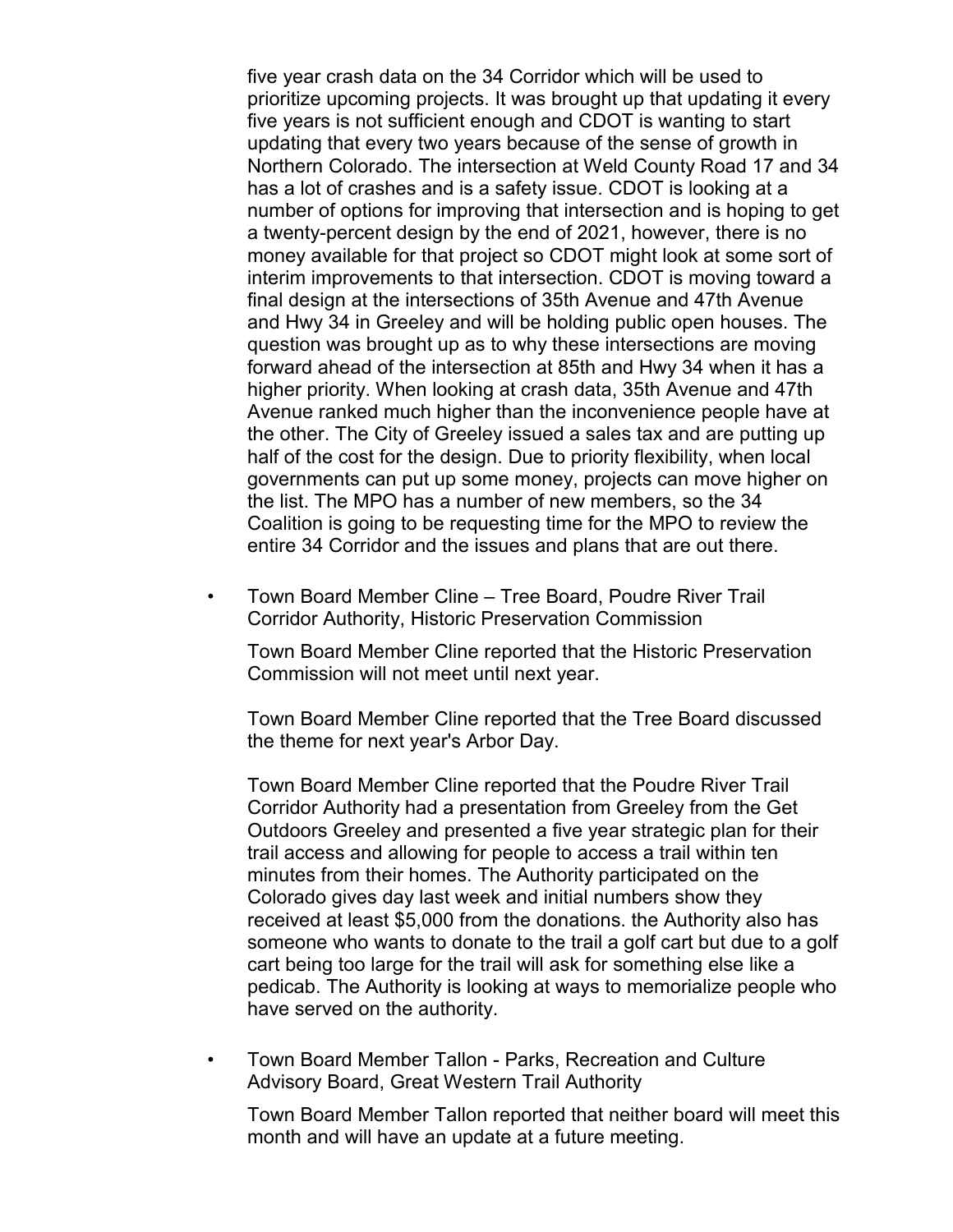• Town Board Member Sislowski - Windsor Housing Authority, Windsor Severance Fire District

Town Board Member Sislowski reported that the Windsor Housing Authority will meet tomorrow night and will provide an update at the next Board Meeting.

Town Board Member Sislowski reported that the Fire District met on December 10<sup>th</sup> where they approved the November financials and are still a little behind on revenues due from oil companies that are currently in bankruptcy. They have been able to keep their expenses below budget other than some staffing costs largely due to the holiday as well as the wildfire. The Fire District also held a public hearing on their 2021 budget after some discussion, it was approved. There was a discussion on the design of station 4 and financing for the new station. The next meeting on December 17th will have more detail on financing for the new station. Chief Kazian announced he had been selected to serve as President of the North Front Range Fire Consortium.

• Mayor Rennemeyer - Downtown Development Authority, North Front Range MPO

Mayor Rennemeyer reported that there is no update on the Downtown Development Authority at this time.

Mayor Rennemeyer reported that the North Front Range MPO held its meeting on December 3rd. There was an executive session to discuss the contract for Suzette Mallette the Executive Director of the North Front Range MPO where it was decided to renew the contract for another year, however Suzanne is retiring in April and will have to select a new director which the process will begin after the first of the year. The positions for the board for the MPO were selected and Severance's Mayor has been selected and voted in as the new chair for a one-year term.

6. Public Invited to be Heard

Mayor Rennemeyer opened the meeting up for public comment, to which there was none.

#### B. CONSENT CALENDAR

- 1. Minutes of the November 9, 2020 Regular Board Meeting K. Frawley
- 2. Minutes of the November 16, 2020 Special Board Meeting K. Frawley
- 3. Minutes of the November 23, 2020 Regular Board Meeting K. Frawley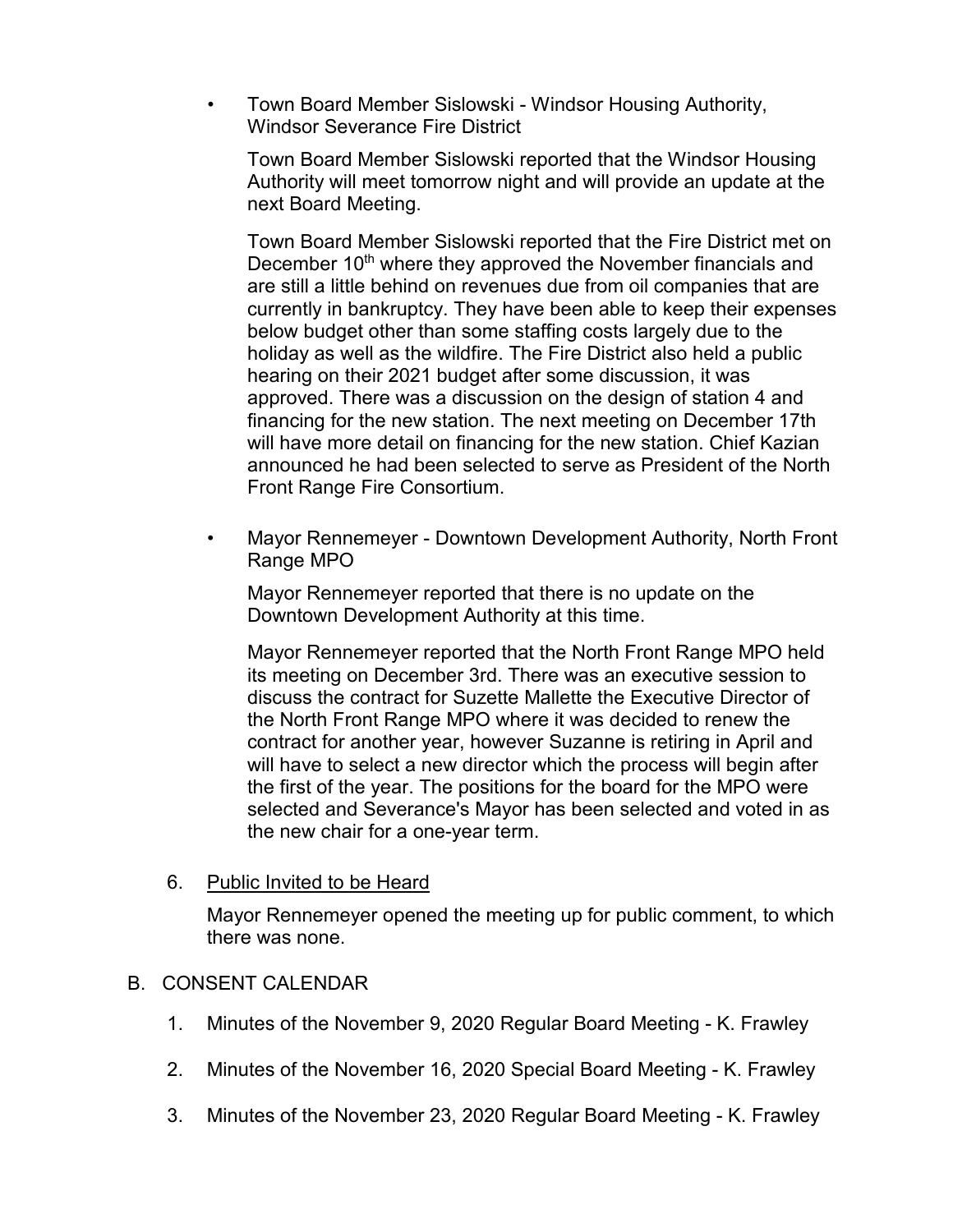4. Resolution No. 2020-94 - A Resolution Reappointing Kimberly A. Emil As Windsor Town Prosecutor Pursuant To The Town Of Windsor Home Rule Charter - I. McCargar, Town Attorney

The Home Rule Charter specifically provides for Town Board appointment of the Town Prosecutor. Kimberly Emil has served this function with distinction since her initial appointment in 2004. Ms. Emil was last appointed Town Prosecutor on December 9, 2019, for a oneyear period. Her re-appointment will assure that she may continue to serve the Town as its legal representative in the Municipal Court.

5. Resolution No 2020-95 - A Resolution Approving and Adopting an Amendment to an Intergovernmental Agreement between the Town of Windsor and the Colorado Department of Transportation with respect to funding for improvements to the intersection of State Highway 257 and Eastman Park Drive - O. Herrera, Engineering Manager

In the later part of 2018, staff negotiated an intergovernmental agreement (IGA) with the Colorado Department of Transportation (CDOT) for the construction of public improvements at the intersection of State Highway 257 (SH 257) and Eastman Park Drive. The original 2018 IGA allowed for a reimbursement up to \$1,000,000 of federal-aided funds to the Town of Windsor to assist in completing the project. The Town hired a consultant to begin design work in 2019. Due to the complex nature of navigating the requirements that come with a federally aided project, the design work continued into 2020.

In 2020, CDOT informed staff that they planned on resurfacing SH 257 in the coming years near the vicinity of the SH 257 and Eastman Park Drive intersection improvements. In an effort to consolidate resources, CDOT approached Town staff about the idea of incorporating a portion of CDOT's SH 257 resurfacing project into the Town's intersection project. The Town originally planned on repaving the intersection with asphalt. However, CDOT preferred to resurface the intersection with concrete paving.

This discovery led to Amendment #1 of the IGA, which accounts for \$1,270,842 of additional State Funds. These additional State funds will help pay for the conversion of materials going from asphalt to concrete paving, the Town's redesign efforts and signal upgrades at the intersection.

6. Report of Bills November 2020

Mayor Rennemeyer asked about one of the items in the report of bills was for a payment to Chase Bank for interest due on a commercial loan for over a million dollars and asked for an explanation of what it was. Mr. Moyer stated that a few years ago, the Town refinanced the outstanding balance on the remaining bonds for the Rec Center and instead of issuing individual bonds, took out a loan and twice a year must make a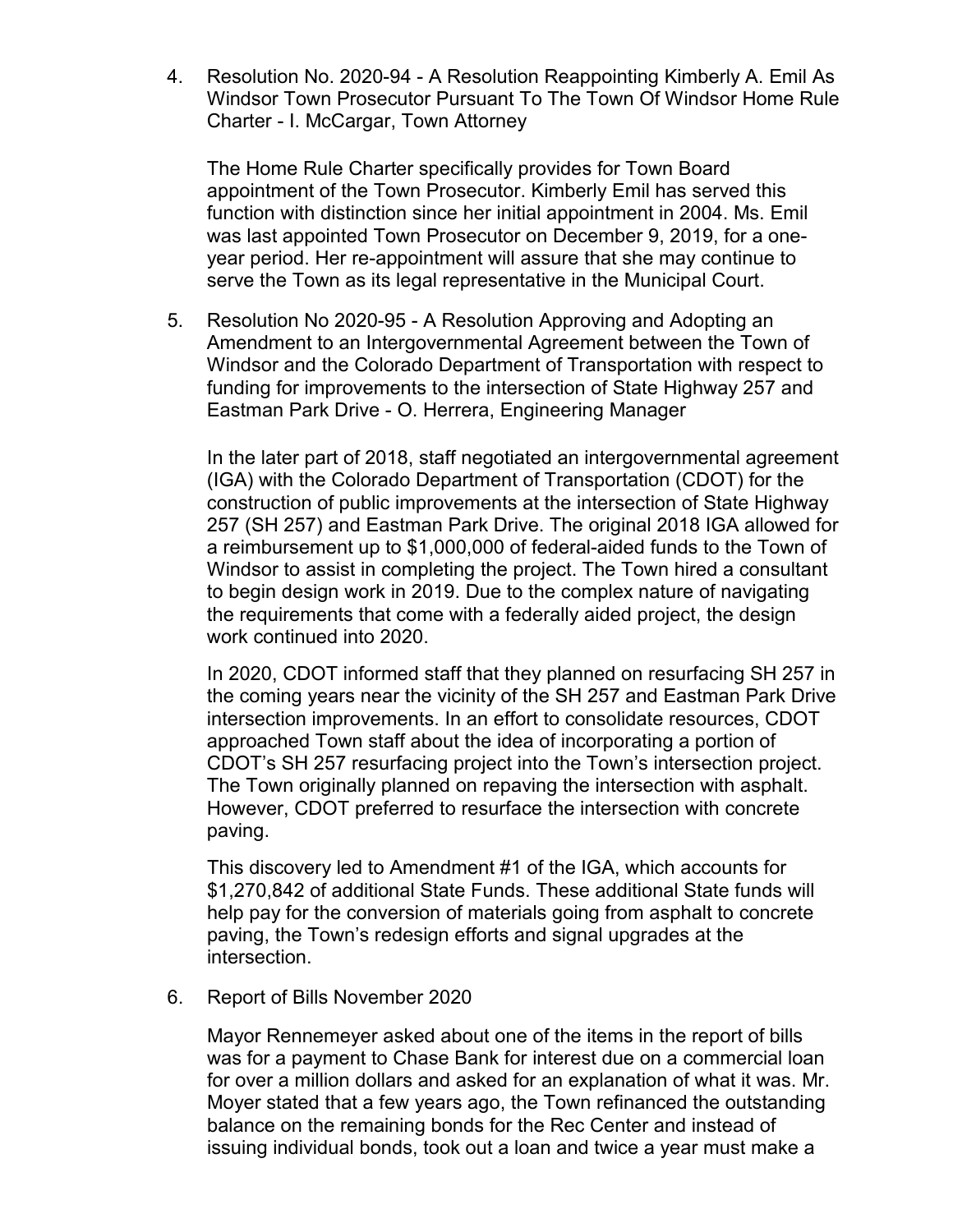payment on the loan. It was not only for interest but also paying on principal.

**Town Board Member Tallon moved to approve the consent calendar as presented, Town Board Member Wilson seconded the motion. Roll call on the vote resulted as follows; Yeas - Bennett, Charpentier , Cline, Rennemeyer, Sislowski, Tallon, Wilson; Motion Passed.**

#### C. BOARD ACTION

1. Resolution No. 2020-98 - A Resolution Re-Appointing The Presiding Judge And Associate Judge For The Town Of Windsor, And Confirming The Term Of Office For Each

*Windsor Municipal Code* (WMC) Section 2-4-10 sets the term of office for the Municipal Court Judge and any Associate Judges. The term is two (2) calendar years, which appointments shall be made by resolution of the Town Board. Teresa Ablao and Michelle Kline have been serving as our Municipal Judges for the past two (2) years. Charter Section 9.2.B requires a two-thirds majority vote for appointment of judicial officers. This appointment will take effect on January 1, 2021.

Judge Ablao and Judge Kline will be present to introduce themselves and answer any questions during consideration of this item.

Per Mr. McCargar, the code allows for two-year terms which is why this resolution seeking their reappointment is before the Board.

Teresa Ablao introduced herself to the board and provided her background as well as changes to the Municipal Court schedule moving from three nights a month to one day a month. Town Board Member Sislowski asked if there would still be some evening hours available for those would not be able to attend a day court. Ms. Ablao stated that at this point, there is not the option but would consider adding a time if needed or requested. Ms. Ablao also stated that depending on how long the pandemic continues, staff is looking at implementing virtual court.

Michelle Kline introduced herself to the board and provided her background.

Mayor Rennemeyer expressed the boards gratitude and stated that he was on the Town Board as well as Mayor Pro Tem Bennett when the appointment was made and has been a pleasure having them serve the Town. Mayor Rennemeyer stated that he is in favor of reappointing the Judges for another two-year term.

**Town Board Member Sislowski moved to approve Resolution No. 2020-98, Mayor Pro Tem Bennett seconded the motion. Roll call on the vote resulted as follows; Yeas - Bennett, Charpentier , Cline, Rennemeyer, Sislowski, Tallon, Wilson; Motion Passed.**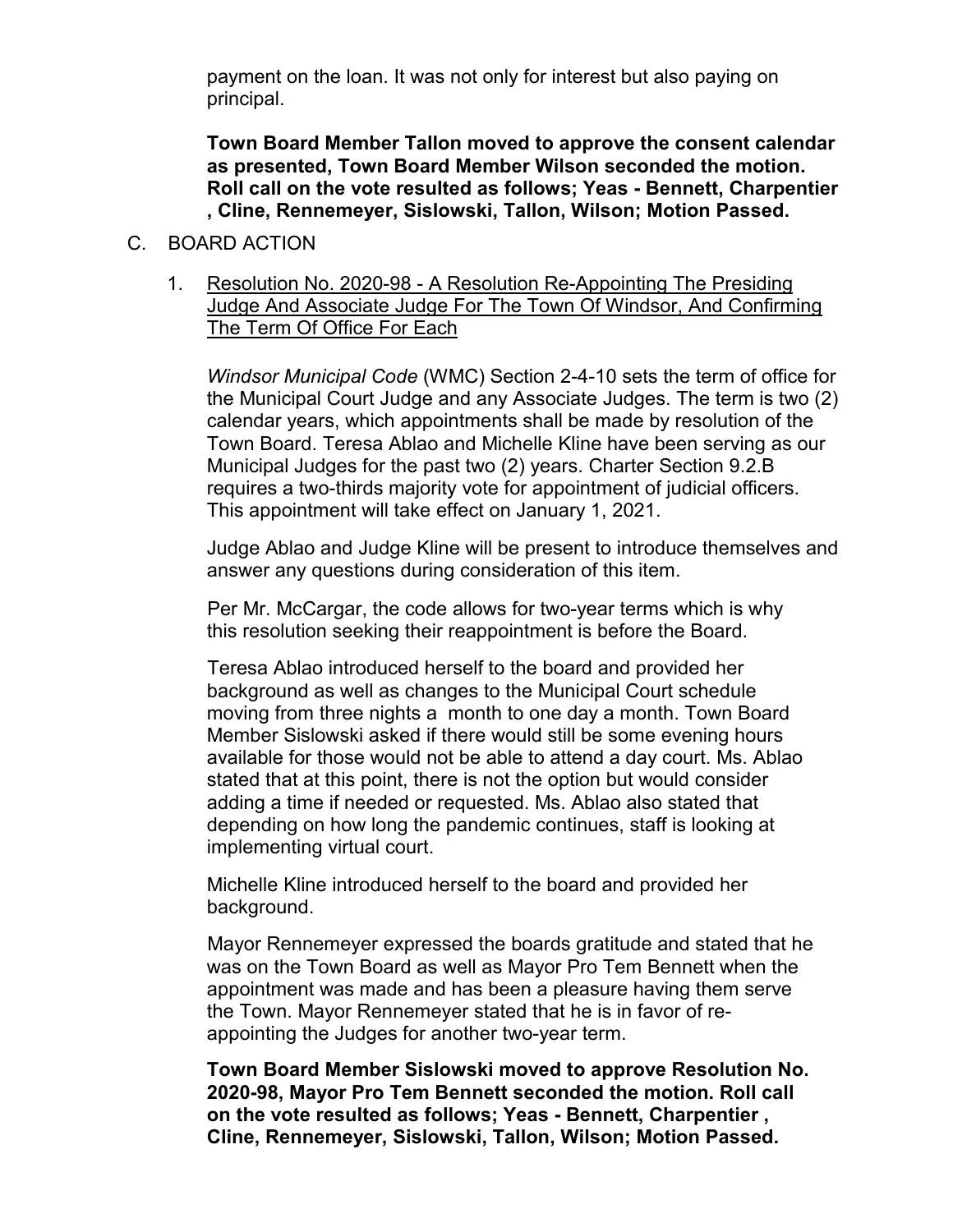2. Public Hearing Regarding Ordinance No. 2020-1620 Creating the Windsor Land Use Code, By Repealing, Amending, Creating, Adopting And Re-Adopting Chapters 14, 15, 16 And 17 Of The Windsor Municipal Code

# **Introduction**

The Land Use Code (Code), currently Chapters 15-17 of the Municipal Code, regulates land use and development and includes regulations on zoning, subdivision, annexation, impact fees, signs, etc. Following completion of the Town's Comprehensive Plan in 2016, the Town hired a consultant to update the Code in order to better implement the Comprehensive Plan and to more appropriately reflect contemporary development practices through greater flexibility in land development. In 2018 it was determined the direction of the consultant was not consistent with the Town's vision and that staff would work to complete the update.

No substantive changes have been made from the most recent draft shared with Town Board at the work session on October 8, 2020, except for one recommendation from Planning Commission that will be discussed in detail later. In order to integrate amendments into the existing code and to reorganize existing code into a more logical order, the ordinance repeals and replaces chapters 15-17, however much of the content of those chapters is being retained and simply being renumbered. The table of contents provided in exhibit A illustrates which sections are new code language and which sections are simply being renumbered. Note that updates to some of retained sections are planned in the near future, such as the sign code.

# **Stakeholder Outreach**

Staff has solicited and received input from members of the development community and worked to incorporate their input as well as input from Planning Commission and Town Board throughout numerous drafts of these Code amendments. Specific stakeholder outreach is summarized below:

- The Comprehensive Plan is the guiding document for these updates and featured extensive community outreach.
- The Town's consultant conducted interviews with stakeholders early in the process to receive feedback on needed code amendments.
- Early drafts of the code were sent to a group of developers/consultants that work most frequently in Windsor. Drafts were accompanied by memos outlining proposed changes. Later drafts of the code were sent to the full list of all developers/consultants that have worked in Windsor, again with summary memos.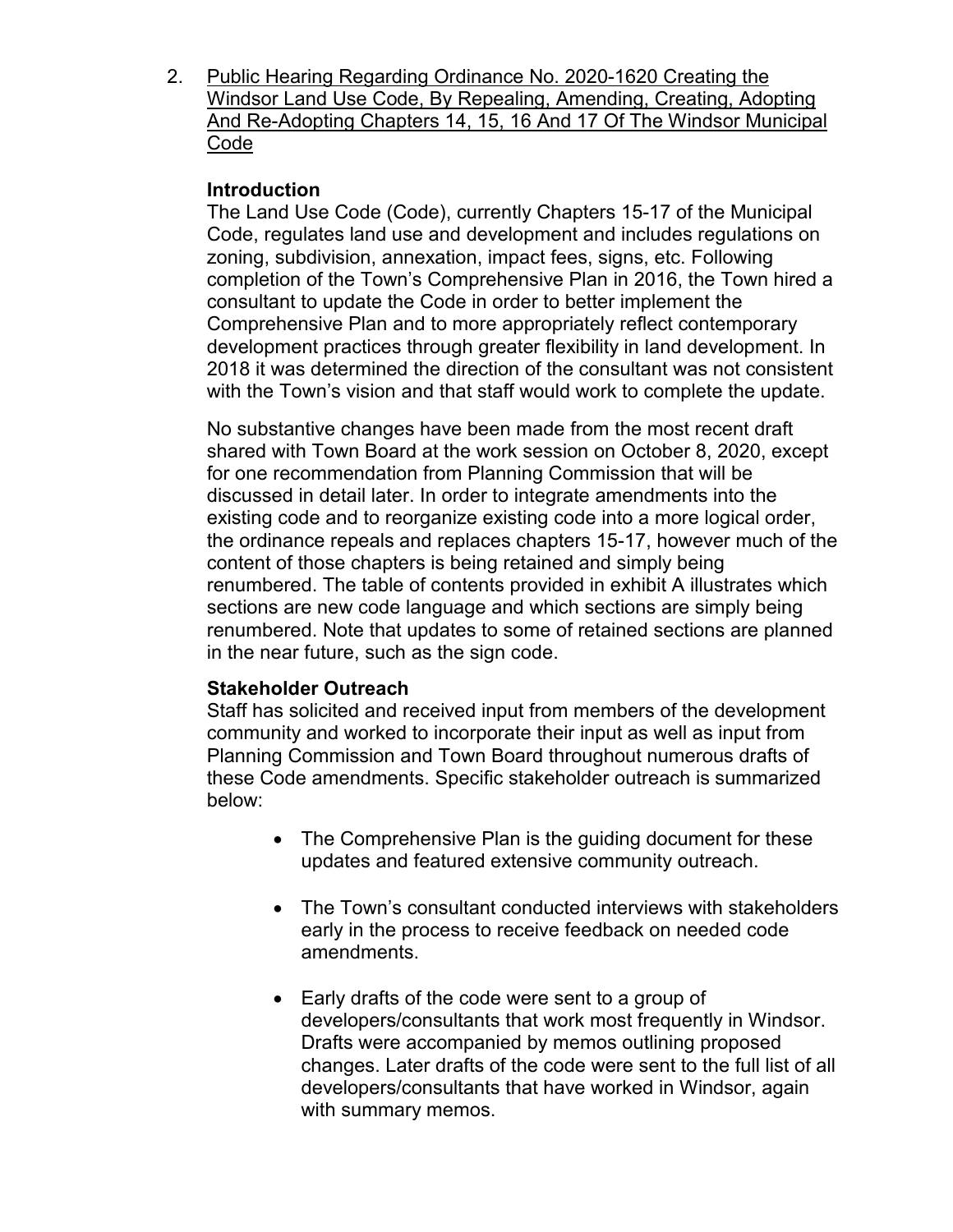- All developers/consultants were invited to a webinar presentation of proposed updates and Q&A held July 30, 2020.
- Input has been received by four consultants. Two consultants in particular have provided extensive input and numerous working meetings have been held with them to work through ideas, suggestions, concerns, etc. Input can be summarized as generally supportive of changes and numerous positive changes have resulted from their input. One area where two consultants wanted us to go further is in allowing smaller residential lot sizes than what is proposed. Minimum singlefamily lot size in the current code is 6,000 square feet. As covered later, lot sizes of 2,500 square feet – 4,000 square feet are proposed in certain zone districts. Based on feedback from Planning Commission and Town Board, staff did not sense a desire for smaller minimum lot sizes than what is proposed.
- A Work Session was held with Planning Commission on May 20, 2020 to get their input. Town Board specifically asked for input on changes proposed to procedures and review bodies. The Commission was supportive of what's proposed.

#### **Comprehensive Plan Implementation**

One of the primary goals of updates to the Code is to better implement the Comprehensive Plan. The table below summarizes how different goals and objectives of the Comprehensive

# **Chapter 14 - Administration & Procedures**

Chapter 14 of the Municipal Code is currently unused and is proposed to house Administration and Procedures of the Land Use Code. Criteria on administration and procedures are currently located throughout the Code and consolidating into one location should aid in ease of use. Proposed updates are focused on adding clarity, ensuring due process, and streamlining processes where appropriate. Exhibit D provides a comparison of current and proposed review bodies, neighborhood meeting requirements, public hearing requirements, etc.

#### **Public Hearing Requirements**

Public hearings are required for certain land use applications for the purpose of providing due process and receiving public comment and testimony. To inform interested members of the community, public hearings before Planning Commission, Town Board, and Board of Adjustment/Appeals all require public notification in the form of newspaper ads, sign(s) posted on the property, and for most projects,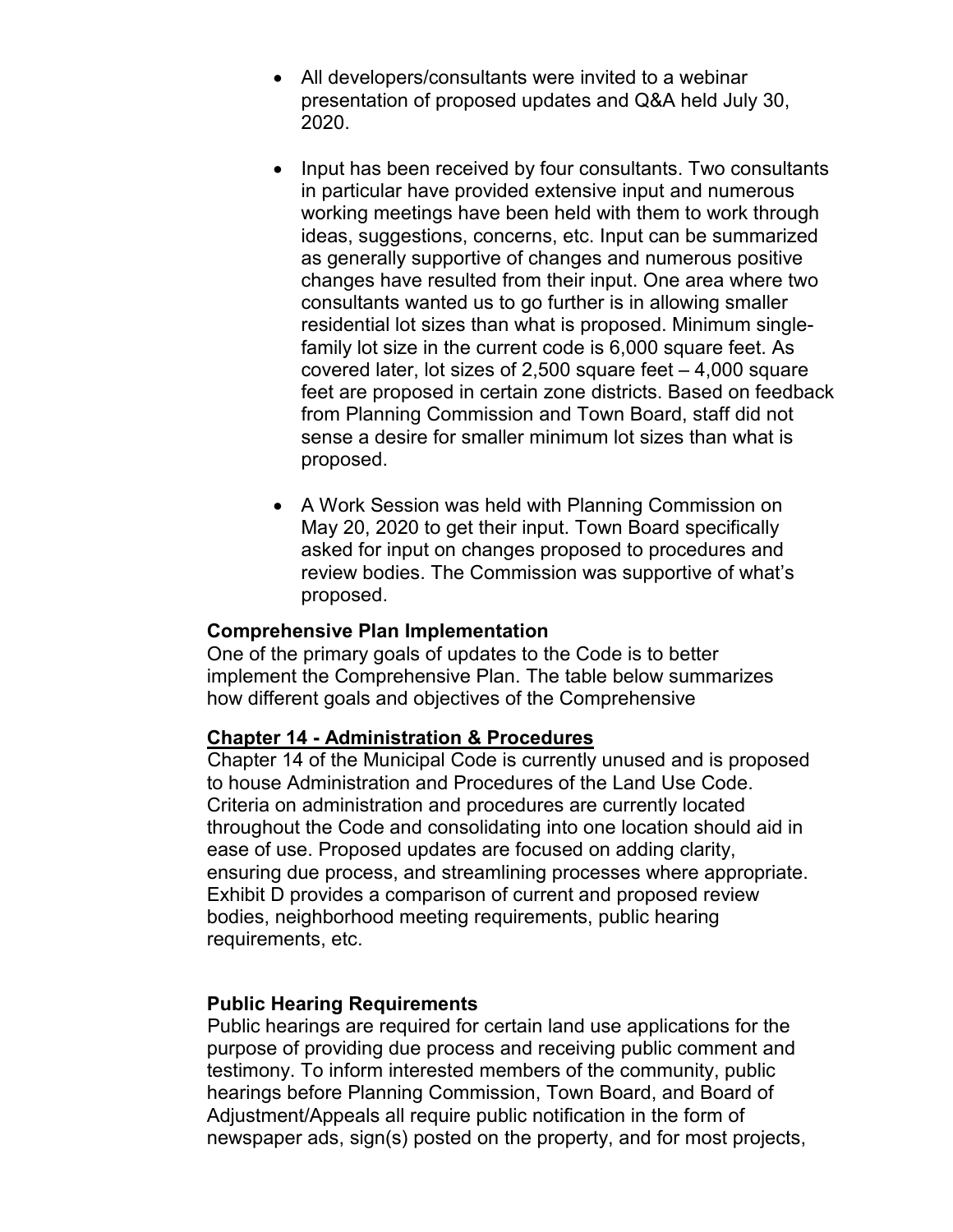a mailed notice to property owners within a certain radius. Updates to public hearing requirements are summarized below:

- Add public hearings and associated notification to Master Plans to better engage the community early in the process;
- Add public hearings and associated notification to Preliminary Subdivision Plats to engage interested residents earlier in the process;
- Add requirement for public notification for variances to property owners within 150' to ensure their input is received (no mailed notification currently required);
- Add requirement for public notification for right-of-way and easement vacations to abutting properties (no notification currently required); and
- Increase radius of mailed notification to 500' for all projects other than the two listed above.

#### **Review Body**

Commercial and industrial site plans are currently reviewed administratively by staff. The draft code makes the review of multifamily site plans administrative. This change will allow for greater consistency between project types and help streamline the review process. Additionally, having site plans reviewed administratively avoids meetings where neighbors are seeking the denial of a project that is a use-by-right. The public, Planning Commission, and Town Board would still be involved, just at an earlier point in the lifecycle of a project, with annexation, master planning, and zoning all requiring public hearings.

#### **Review criteria**

The draft code provides review criteria specific to each type of land use application, something the current code does not include except for a limited number of application types such as a Conditional Use Grant. These criteria should help provide clarity to applicants, staff, Planning Commission and Town Board.

# **Substantial Change**

A new section has been added that would prohibit the resubmittal of a previously denied project for a period of one year unless there is a substantial change to the project or circumstances surrounding the project. A public hearing would be held by Town Board to determine if there has been substantial change.

# **Lapse of Approval**

Proposed changes regarding lapses of approvals are intended to ensure projects are not left partially completed (e.g. missing documents) or that site specific approvals are acted upon within one year (similar to current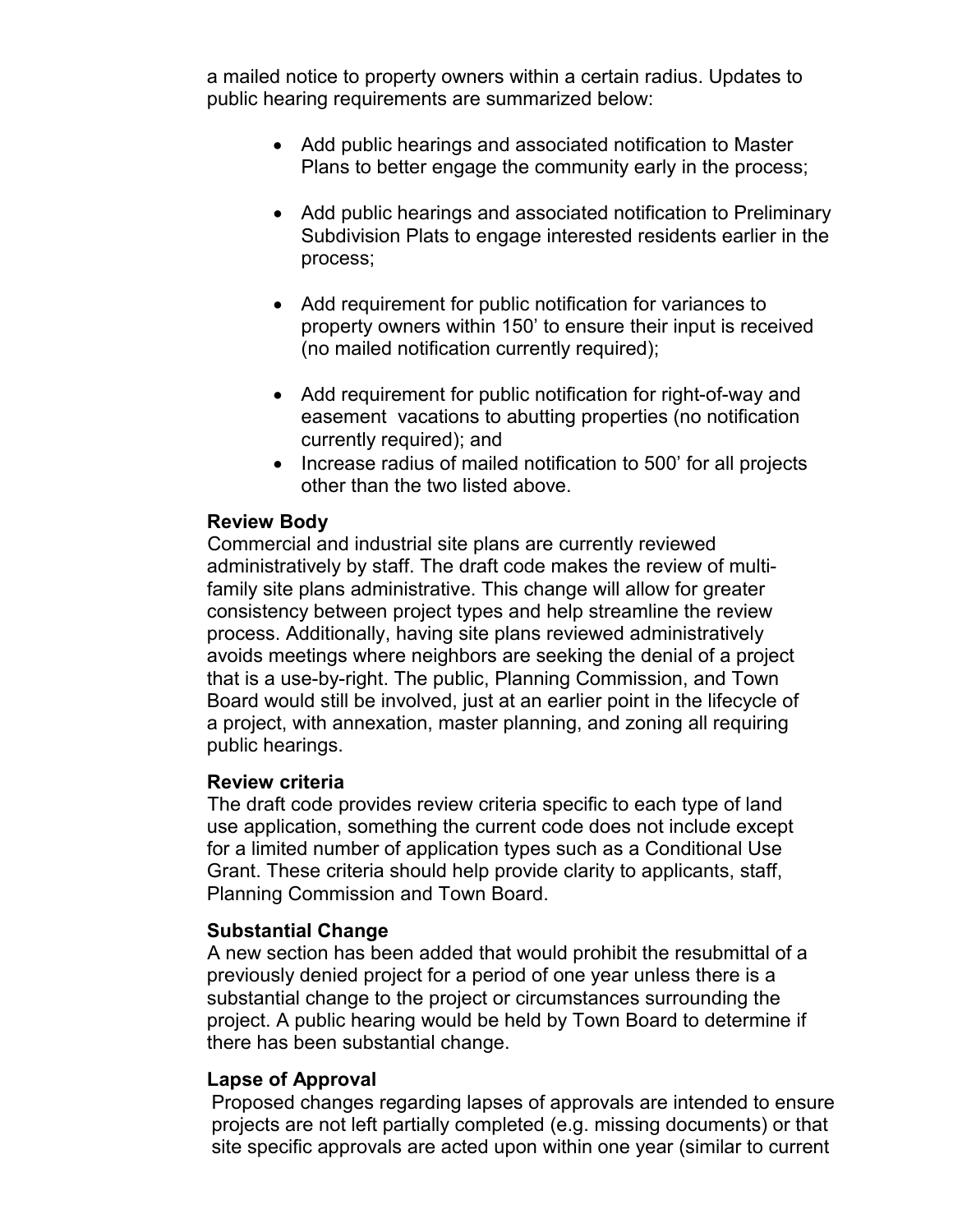site plan commencement deadlines). For example, if a subdivision plat has been approved but is not recorded in a timely manner, this may cause unnecessary delays for surrounding developments that rely on connecting roads, easements, etc. The draft code allows the decision maker on a project to approve extensions if good cause is shown.

### **Chapter 15 – Development standards**

Chapter 15 consists mostly of existing standards that are being reorganized for make them easier to find and use. The one substantive change is the introduction of vehicular access standards that dictate how a building or site is accessed (parking lot, alley, front driveway, etc.), including more innovative solutions seen in newer development across the Front Range, such as the auto court in Section 15-5-10(a).

#### **Chapter 16 - Zoning**

The modifications proposed to zone districts are largely focused on creating more options and flexibility in development. The draft code creates a menu of options, rather than a single standard for all situations.

- Creates RMU-2 Zone allows for smaller lot sizes when additional open space and enhanced design features such as detached sidewalks, recessed garages, etc., are provided. Note earlier drafts required a minimum amount of commercial development and a minimum diversity of housing types (e.g. single-family, townhomes, apartments, etc.). Those requirements were removed after further consideration and stakeholder input; however, the commercial requirement has been reinstated based on Planning Commission's recommendation
- Overhauls SF-2 Zone similar to RMU-2, but at a lower intensity and no commercial allowed
- Combines Low Density (E-1) and High Density (E-2) Estate Residential zone districts into a single Estate Residential (ER) zone district (septic still prohibited)
- Combines Multifamily (MF-1) and High Density Multifamily (MF-2) into a single Multifamily (MF) zone district.
- New Agriculture Holding zone district allows agricultural use to continue on annexed properties until development occurs
- Residential rear setbacks increased from 5' to 10' to allow greater buffer between neighboring homes and/or new home additions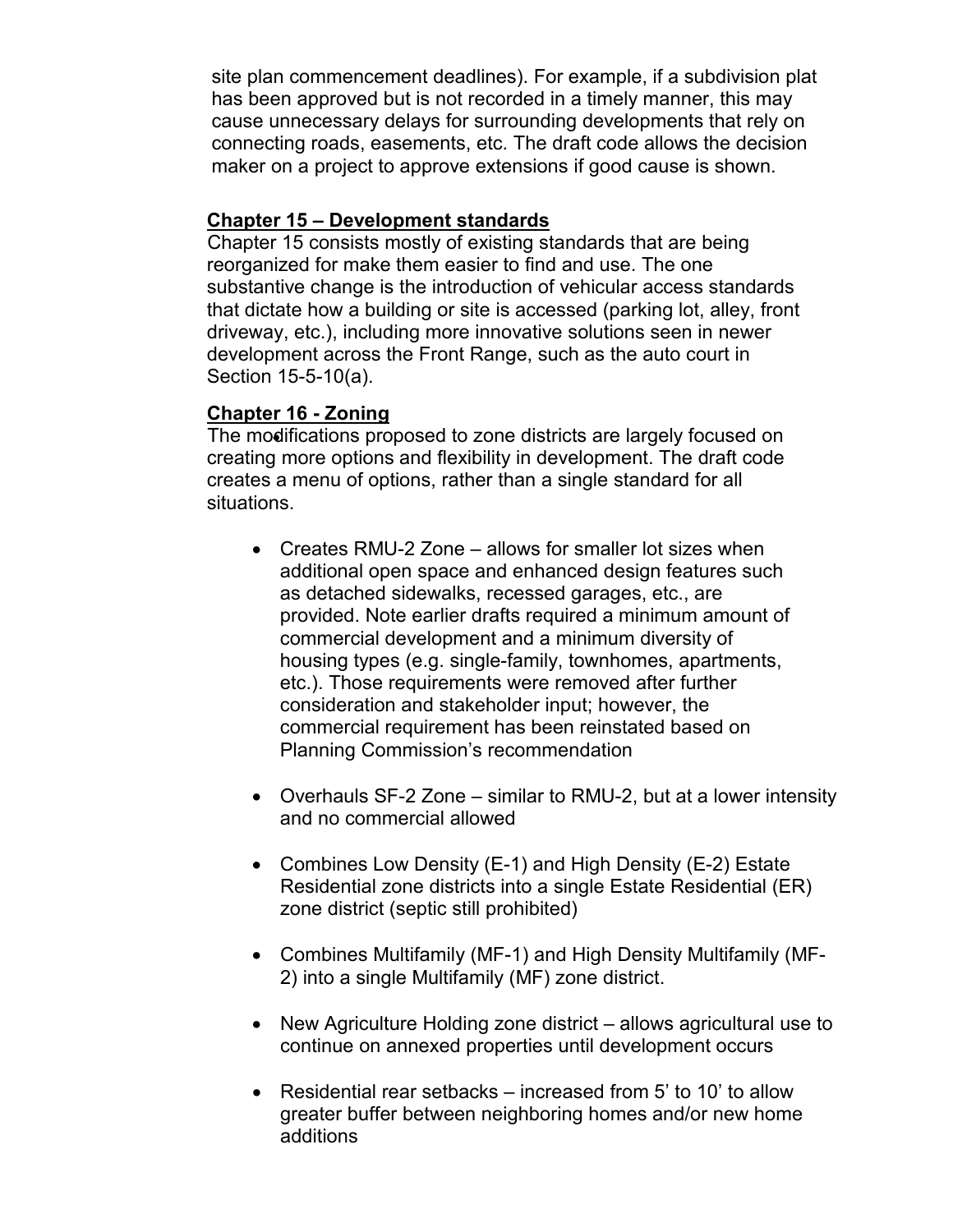- Increased maximum building height from 35' to 40' in residential districts to allow for unique features, custom homes, etc. that are often limited by 35' height.
- Exceptions to height and setback standards more clearly defined (e.g. patios, chimneys, etc.)
- Planned Unit Development Updated standards for PUD zoning overlays to provide clear criteria for review.
- Removed automobile sales/service from Central Business zone district to be consistent with the vision for downtown as a more pedestrian and retail-oriented environment (note: there are no longer automobile uses in CB with the recent re- use of Dutch Bros coffee (previously auto sales) and the relocation of Pike's Auto outside of the CB zone district)

#### **Chapter 17 – Subdivision**

The focus of updates to the Subdivision chapter are largely focused on the themes of open space, parks, and trails and connectivity of roads and pedestrian routes.

#### **Connectivity**

The Comprehensive Plan encourages a more connected network of both roads and pedestrian routes; however, the current code does not contain standards to implement this vision. The proposed standards address this by implementing maximum block lengths, limiting of deadend or cul-de-sac streets, and requiring greater connectivity to adjacent properties.

Exceptions to the above standards can be approved on the basis of unique physical conditions such as topography, existing buildings or development, conflicts with existing streets, to avoid inefficient street layout or inefficient use of land, or when necessary for unique land uses.

#### **Open Space**

Open space conservation is a theme throughout the Comprehensive Plan, but the current code does not generally require open space with development. The draft code addresses this by requiring 15-20% open space be set aside with most residential subdivisions. These open spaces would be owned and maintained by an HOA or metro district and would include greenbelts with trails.

#### **Pocket Parks**

Pocket parks are small parks, typically around  $\frac{1}{2}$  acre in size, that are proposed in the draft code as a way to ensure homes in new developments are located within walking distance of recreational amenities. Pocket parks would be owned and maintained by an HOA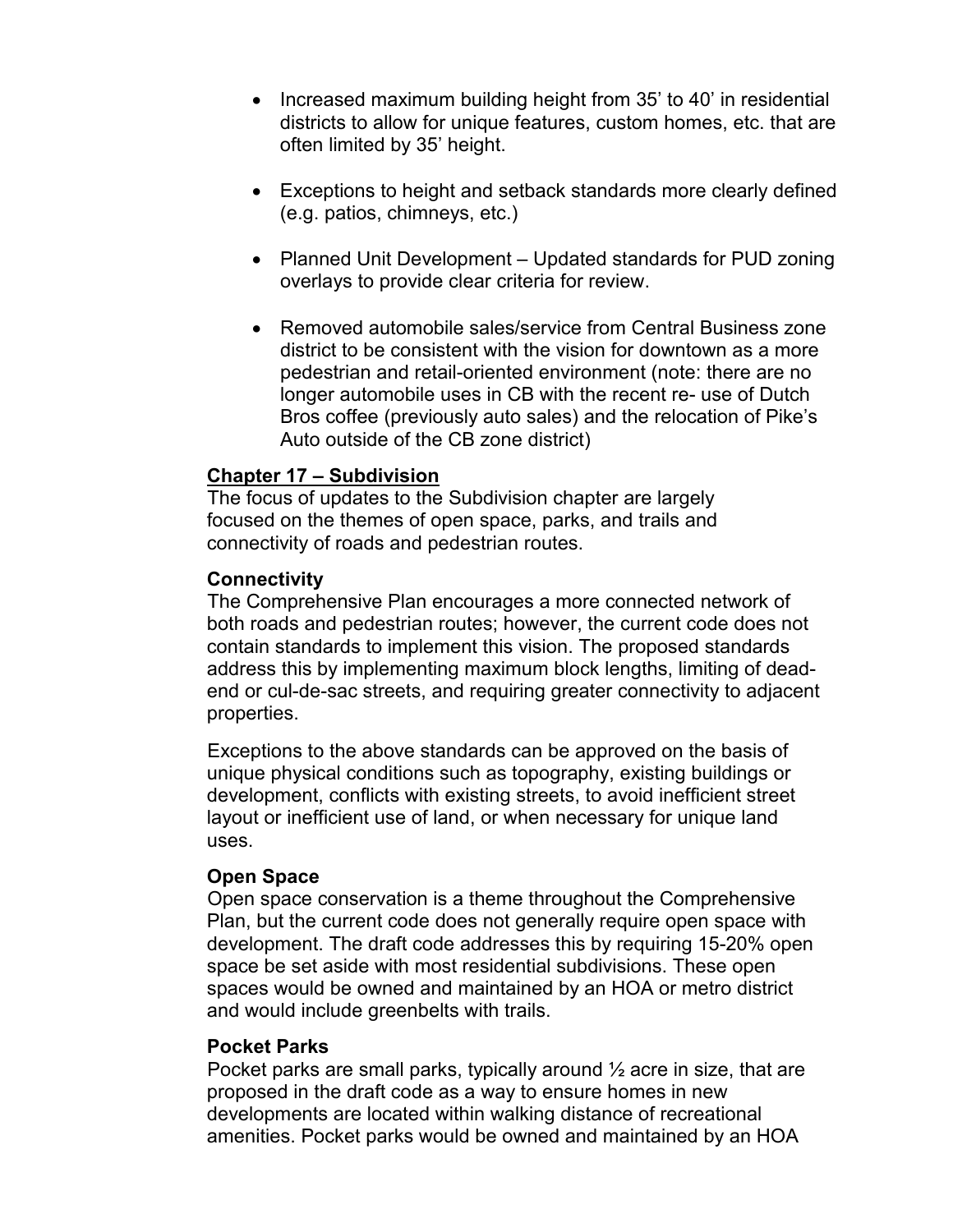or metro district. In 2018 the Town decided to shift away from neighborhood parks (3-6 acres in size) with a focus on buildout of community parks (30 acres in size). With the shift away from neighborhood parks, small developer-built pocket parks are a way to continue to provide park access in close proximity to residents and encourage walkability within new neighborhoods. The changes to Chapter 16 of the Municipal Code that allow higher intensity development with smaller lot sizes will result in smaller front and rear yards. Pocket parks can ensure these more intense developments still provide usable green space within close proximity for residents to enjoy.

#### **Neighborhood Trails**

Town Trails are trails built in accordance with the Town's Trails Master Plan/ Transportation Master Plan and are maintained by the Town. There is currently no code requirement that new development provide connectivity to these Town Trails nor is there any requirement that trail connectivity be provided to parks, schools, or shopping areas. This update proposes requiring a new type of trails, called Neighborhood Trails, which would help ensure trail connections are provided to those locations within neighborhoods.

Neighborhood Trails were added in response to Town Board input and community desire for greater connectivity and has been refined from earlier code drafts. The refined language ensures corridors to/from parks, schools, and shopping areas are provided or preserved, and especially so in the case of connections to parks and schools in adjacent neighborhoods when the subject neighborhood does not have those facilities.

#### **Public Improvement Security**

The code currently requires a project applicant to provide security equal to 25% of the cost of all public improvements needed to serve a development (roads, utilities, etc.). The intent of this requirement is to ensure that necessary infrastructure is completed, installed in accordance with Town standards, and not left incomplete such that the Town would have to complete work if an applicant walks away due to financial difficulties or other circumstances. The 25% security is problematic because it does not provide enough of a financial guarantee should the Town have to complete a project. The draft code proposes to increase the security amount to 100% to ensure any incomplete work does not become a burden on the Town's finances.

**Board Member Cline moved to open the public hearing, Town Board Member Wilson seconded the motion. Roll call on the vote resulted as follows; Yeas - Bennett, Charpentier , Cline, Rennemeyer, Sislowski, Tallon, Wilson; Motion Passed.**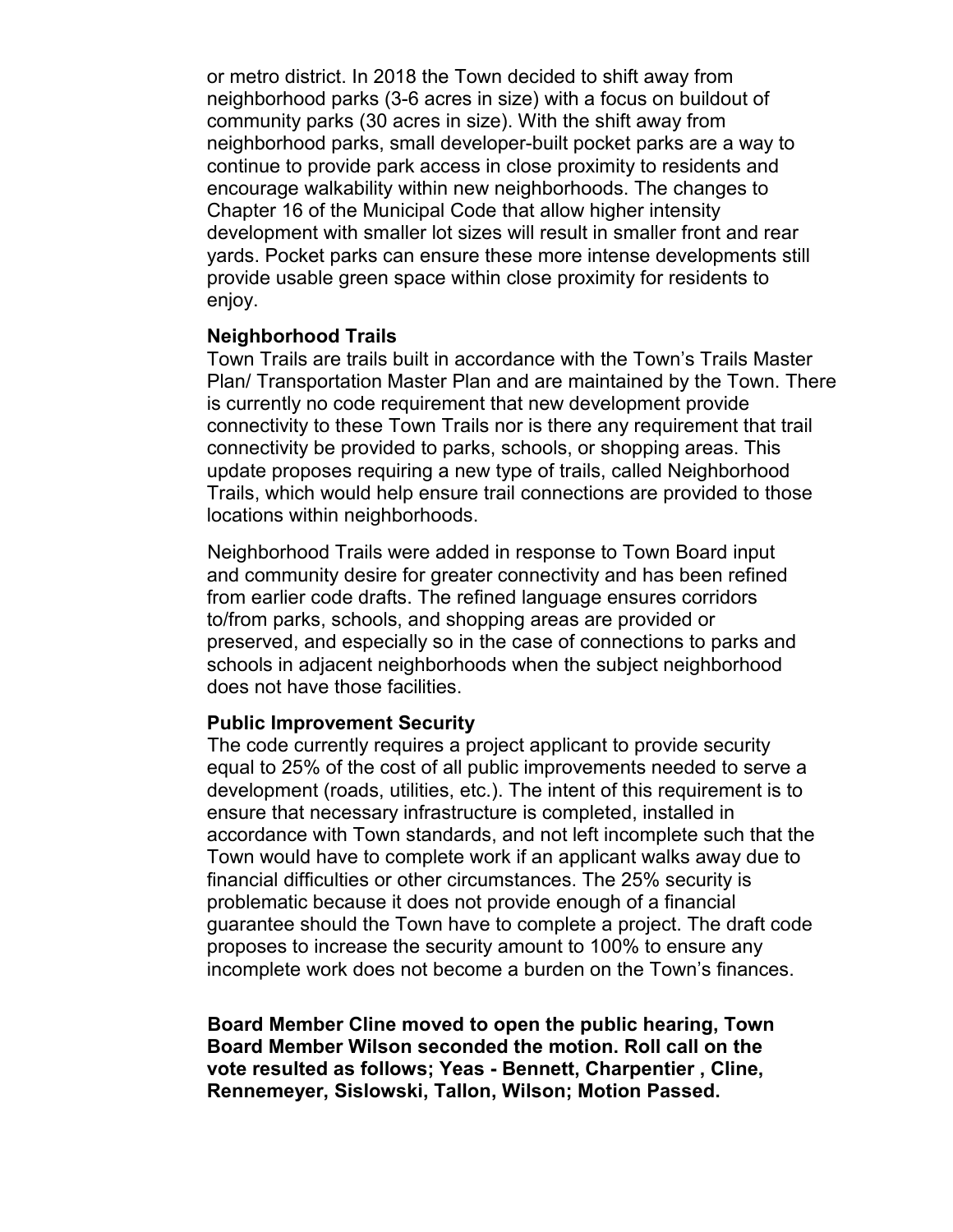Per Mr. Hornbeck, this item was previously shared with the Board at the October 8th Work Session and since that time, there has been one substantial change. At the November 18th Planning Commission meeting, the commission recommended adoption of the ordinance subject to staff updating section 16-1-80(e) to require commercial development be a component in the RMU-2 zone district. Staff has made the update accordingly to require a minimum of five acres of commercial development for RMU-2 developments under two-hundred acres in size and ten acres of commercial development for RMU-2 developments over two-hundred acres in size. The Planning Commission believed the commercial development should be a tradeoff for smaller lot sizes to serve residents and surrounding areas. This would be in addition to other enhances standards in the RMU-2 districts, such as additional open space and park requirements, detached sidewalks, and architectural standards. There is a provision for the decision maker (Town Board) to waive the commercial requirement if they believe commercial development will not be viable within ten years due to three factors.

Town Board Member Sislowski for clarification on people requesting variances would be taken care of through the Board of Adjustment process although it has been stated that a waiver to the commercial requirement would be approved by the Town Board. Mr. Hornbeck stated that there are certain instances that have been built into the code that provides a lower bar compared to a variance. With a variance, you have to show a hardship unique to the property and would be very difficult for people to meet a lot of the standards. Subdivision standards would go to Planning Commission which is in line with current practices. Town Board Sislowski stated that he would assume that there would be an appeal process short of going to the Town Board and wonders why this one is set to go to the Town Board. Mr. Hornbeck stated that it is set up to go to the decision maker on the overall project and in this particular example, it would likely come with a master plan where they are laying out their land uses which would be approved by Town Board.

Town Board Member Wilson stated that this is something that the board has seen several times that has evolved to this particular state. There was some discussion in the past on this code that had to do with industrial operations in residential zones. Town Board Member Wilson stated that he plans to support the changes in front of the Board with this ordinance.

Mr. Hornbeck stated that this is the biggest chunk of the code that Planning is taking on, but there will be some other more manageable pieces that staff is going to work on updating in the coming year.

**Town Board Member Sislowski moved to close the public hearing, Mayor Pro Tem Bennett seconded the motion. Roll call**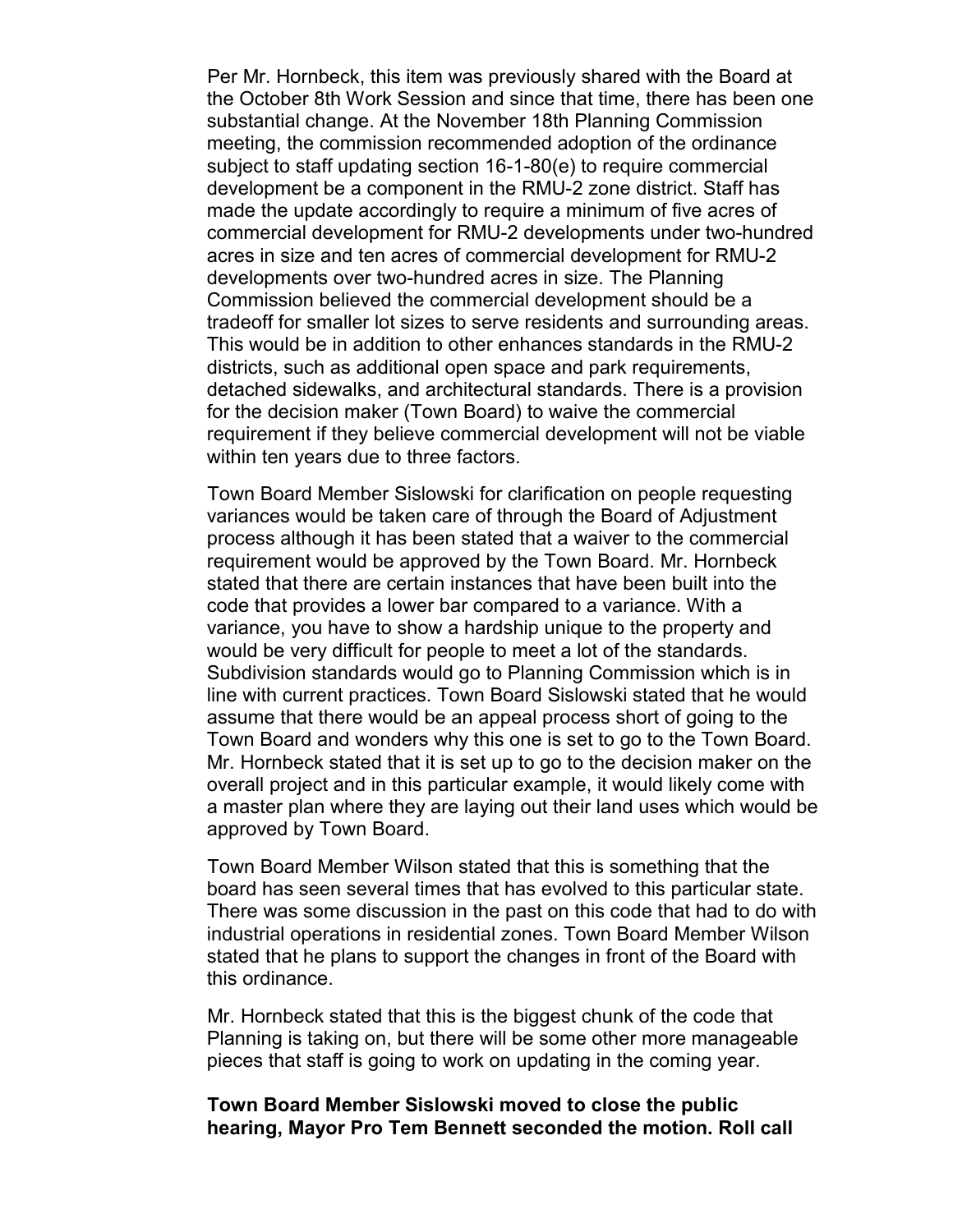**on the vote resulted as follows; Yeas - Bennett, Charpentier , Cline, Rennemeyer, Sislowski, Tallon, Wilson; Motion Passed.**

3. Ordinance No. 2020-1620 Creating the Windsor Land Use Code, By Repealing, Amending, Creating, Adopting And Re-Adopting Chapters 14, 15, 16 And 17 Of The Windsor Municipal Code Please refer to the previous agenda item for discussion and recommendation.

Per Mr. Hornbeck, nothing further to add.

Mayor Pro Tem Bennett stated that the criticism he has is it would still be permitted to allow oil and gas surface operations and the comp plans talks about community character. During the work session, the Board heard about the transportation master plan and the consultants stated that Windsor is a really unique and desirable community and should not sell Windsor short, it all comes back to what does the Board want the neighborhoods to look like. Mayor Pro Tem Bennett is planning on voting for the update because there are so many good things within it and there are a lot of benefits.

Town Board Member Cline stated echoed Mayor Pro Tem's comments and stated that she will be supporting the ordinance but does not believe smaller lots will be a good addition.

Town Board Member Wilson stated that he plans to vote in favor of this item.

Town Board Member Sislowski stated that he supports approval of the ordinance.

**Town Board Member Sislowski moved to approve Ordinance No. 2020-1620, Town Board Member Wilson seconded the motion. Roll call on the vote resulted as follows; Yeas - Bennett, Charpentier , Cline, Rennemeyer, Sislowski, Tallon, Wilson; Motion Passed.**

4. Resolution No. 2020-96--A Resolution Establishing Rates for Town of Windsor Water Service Customers, And Authorizing the Implementation of Such Rates

Annually, staff evaluates the water rate structure during the budgeting process. For the last three years, Stantec Consulting has worked with staff to develop a rate model to evaluate all the variables required to provide a secure and resilient water supply to residents and businesses.

At the November 23, 2020 Town Board Work Session, staff and Stantec presented a recommendation to increase rates a total of 8% to fund operations and maintenance of the current system, as well as fund the capital improvements required to continue securing our water supply for the future. The attached resolution and rate chart reflects the increase.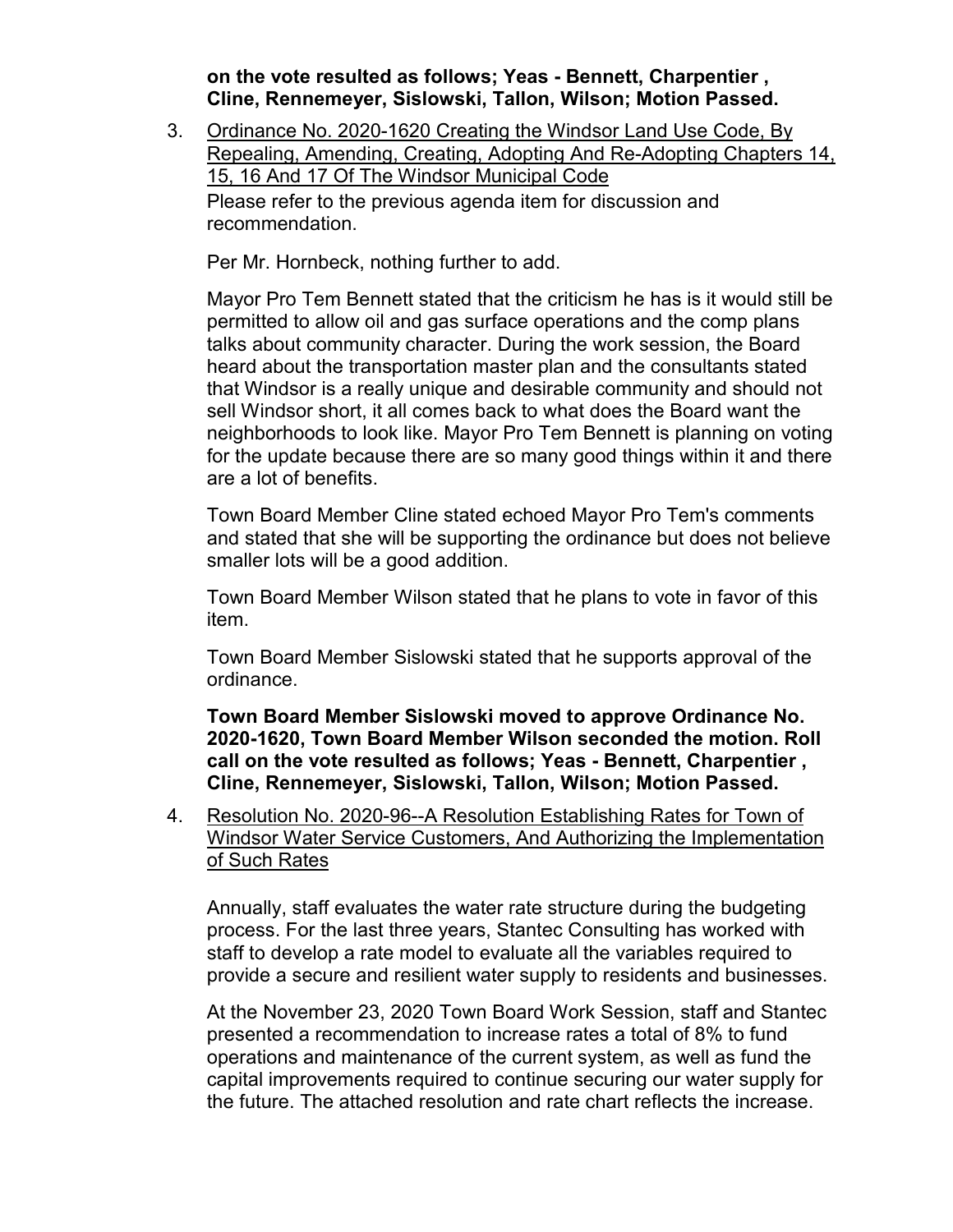Using our established rate model, the monthly water rate will increase 8% effective February 1, 2021 and will be reflected on the March 1, 2021 utility bills.

Per Ms. Humphries, the effective date of February is the first true month of 2021 usage. Staff is recommending approval of the resolution.

Mayor Rennemeyer asked for staff to provide an explanation on the rate increases passed to the Town from the water service providers. Mr. Thornhill stated that the Town currently has three water providers that treat water for the Town of Windsor and have passed on their water rate increases to the Town.

**Mayor Pro Tem Bennett moved to approve Resolution No. 2020-96, Board Member Cline seconded the motion. Roll call on the vote resulted as follows; Yeas - Bennett, Charpentier , Cline, Rennemeyer, Sislowski, Tallon, Wilson; Motion Passed.**

5. Resolution No. 2020-97 - A Resolution Establishing Rates for Town of Windsor Sanitary Sewer Service Customers, and Authorizing the Implementation of Such Rates

This year Stantec Consulting was chosen to assist in updating rates/fees and create a cost of service model for the sewer fund. Through their work with staff they have begun to create a rate model for the sewer fund. The intent of the model is to provide Town staff and the Town Board with long range financial planning tools to ensure growth pays for growth; services are appropriately funded long term; mandates are addressed; and infrastructure is updated and maintained in a timely manner.

In their presentation at the November 23rd Work Session, Stantec and staff provided a recommendation to increase the Flat Rate/Base Fee for the sewer system by 10% for 2021. The same presentation and recommendation were given to the Water Sewer Board on November 18<sup>th</sup>. Unanimously, the Water Sewer Board approved recommending the rate increase to Town Board. The resolution and attached table before the board tonight reflects the recommended rate increase.

Per Ms. Humphries, this resolution is the first phase of the entire study and staff will be coming back with a completed cost of service model in 2021. Staff recommends approval of this resolution.

Mayor Rennemeyer asked for an expansion on the reason for the sewer rate increase. Mr. Moyer replied that the Town has not increased the monthly base rate on sewer charge for quite some time. At this time, we are at a point where we have so many customers that we need to think about expanding the plant or building a new one and part of the reason for the increase in rates is to help fund the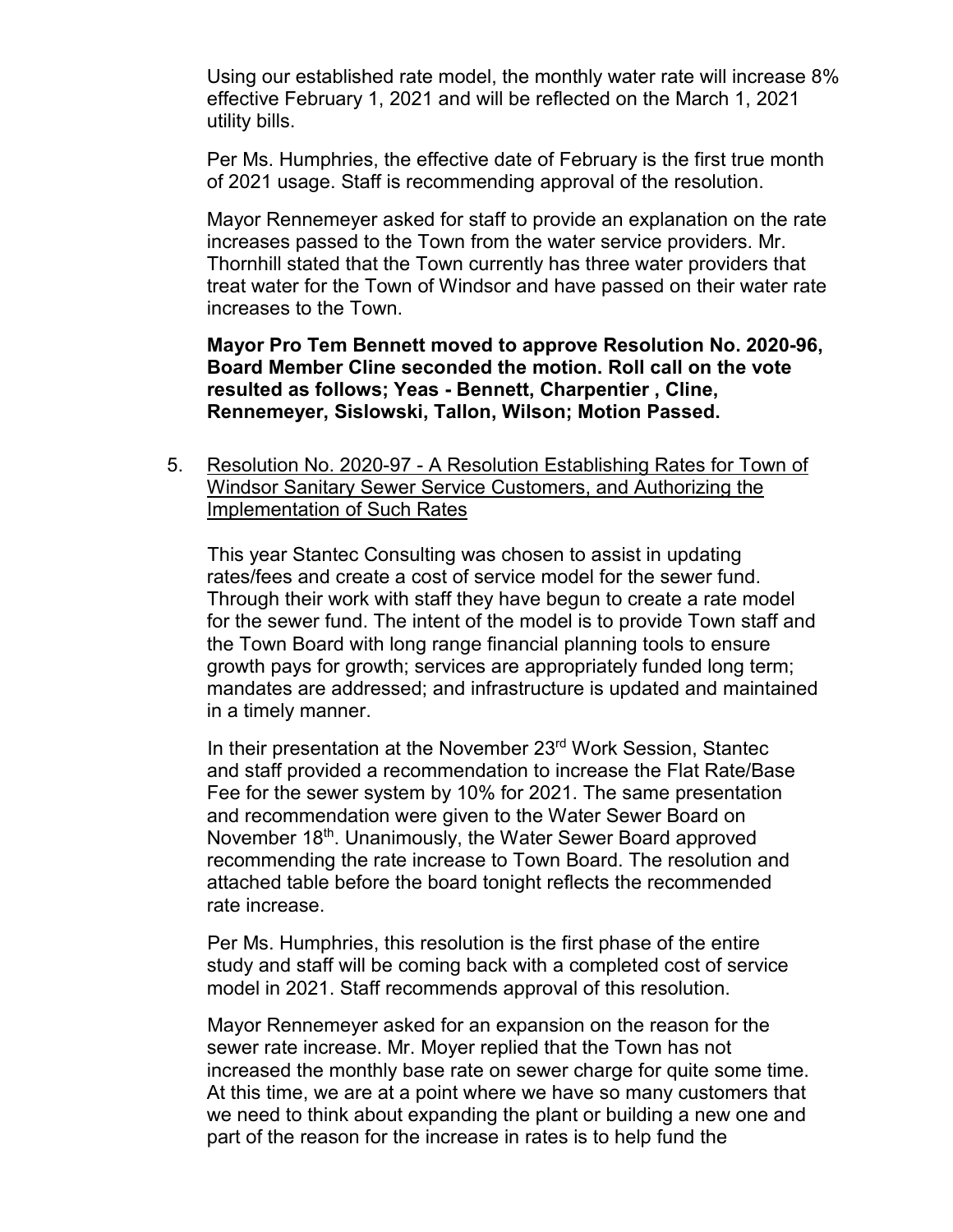expansion of the current sewer treatment plant. Mr. Moyer stated that while ten percent seems like a large jump, it is basically \$2.00 per month per customer. Mr. Lucas stated that we are reaching the eighty-percent capacity where the State requires a new design and staff will be returning to the Board in early 2021 to further discuss.

Mr. Hale stated that part of the reason of looking at the fund is the expansion of the plant, but another part is compiling with upcoming regulations where the technology does not currently exist.

Mayor Pro Tem Bennett stated that the Water and Sewer Board discussed Regulation 31 and it being one of the reasons for increasing fees so the Town can meet the regulatory requirements.

Town Board Member Sislowski stated that this was a tough decision for all of the Board due to the economic times, but one that did have to be made. The Board did see comparable rates from surrounding communities and Windsor was very well placed in terms of having low charges and fees. Town Board Member Sislowski stated that the Board was careful to see that growth was paying for growth and that the cost related to Windsor as it does get larger complies with the new rules and regulations it must meet.

**Town Board Member Sislowski moved to approve Resolution No. 2020-97, Town Board Member Wilson seconded the motion. Roll call on the vote resulted as follows; Yeas - Bennett, Charpentier , Cline, Rennemeyer, Sislowski, Tallon, Wilson; Motion Passed.**

6. Delayed Collection of Building Permit Review Fees

The Town typically collects all of the building permit review fees prior to doing any review on the plans. This is to ensure that SAFEbuilt and WSFR are compensated for completing the review whether or not a project goes forward. Due to some issues that Future Legends has had with its USDA backed loan that has been held up due to the Law Ditch, they have requested that we accept a down payment of 20% to start the review for the stadium, with the remainder due upon issuance of the permit. I have corresponded with Kris Kazian, who understands the significance of the project and is comfortable accepting the 20% down payment as well.

Per Mr. Hale, the plan review fee from SAFEbuilt is \$42,548.19, the Fire Department plan review fee is \$100,300, and the Town's administrative fee is \$16,364.69, for a total of \$159,212.88. Twenty percent calculates to a \$31,842.58 down payment. Of that amount, \$8,509.64 would cover 20% of the SAFEbuilt fees, and \$34,038.55 would remain due to SAFEbuilt if there was never a payment from Future Legends that the Town would need to cover.

Town Board Member Sislowski stated that from his understanding, Future Legends would pay a down payment and if they cease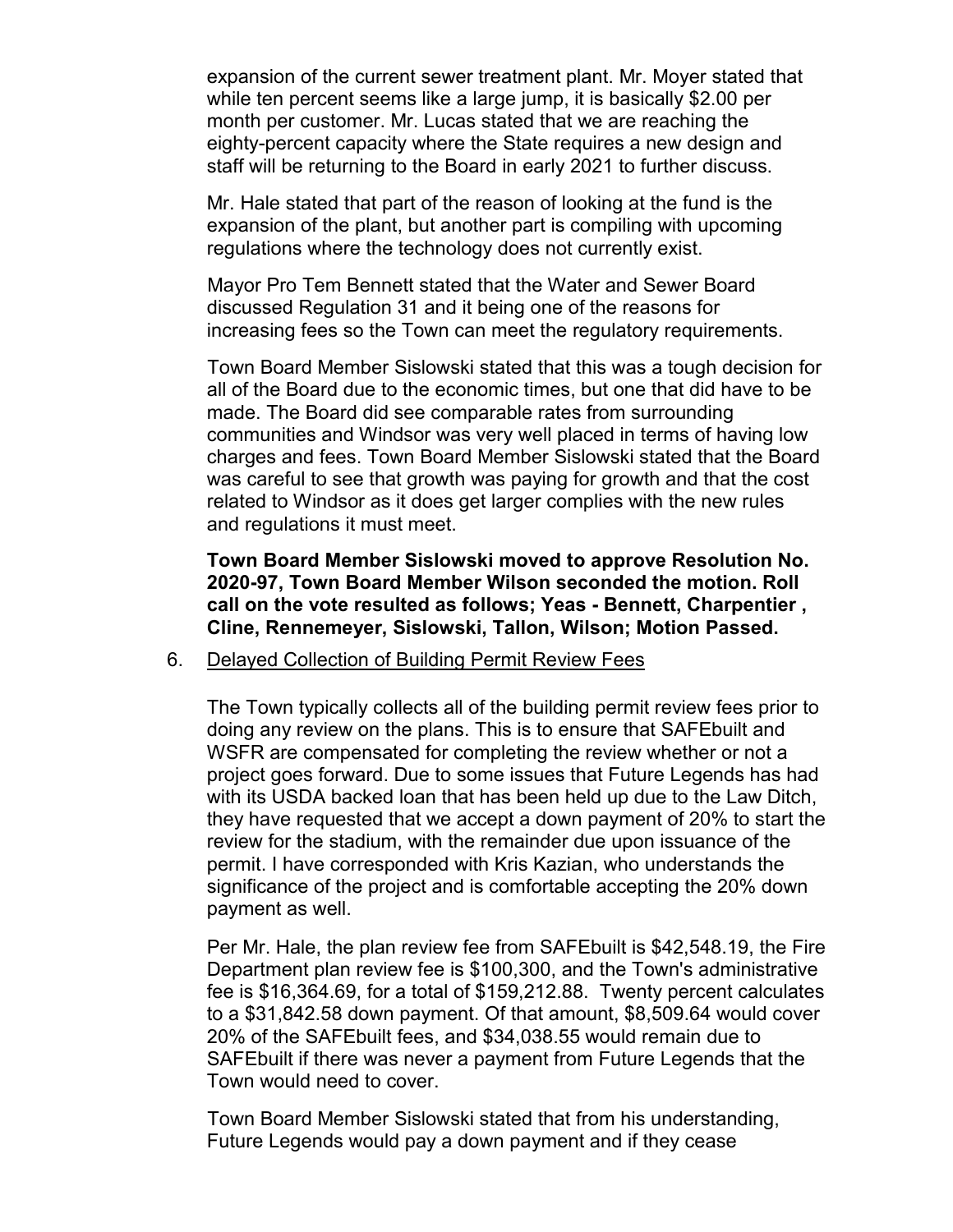construction or go away, the Town would reimburse SAFEbuilt for what would have been their full fee but not the Fire Department? Mr. Hale responded that was correct and that the Fire District has indicated they are comfortable with the initial investment. Town Board Member Sislowski asked for clarification on what the Town would be at risk for, to which Mr. Hale responded around \$12,000.

**Board Member Cline moved to authorize staff to start the review of the stadium at Future Legends Sports Park after receiving a twenty-percent down payment, with the remaining eighty-percent of the review fees due at permit issuance., Mayor Pro Tem Bennett seconded the motion. Roll call on the vote resulted as follows; Yeas - Bennett, Charpentier , Cline, Rennemeyer, Sislowski, Tallon, Wilson; Motion Passed.**

# D. COMMUNICATIONS

1. Communications from Town Attorney

Per Mr. McCargar, would like to wish the Town Board, Staff, and Windsor community happy holidays for 2020 and is looking forward to next year.

2. Communications from Town Staff

Per Chief Klimek, reminder of the upcoming virtual Police Department awards presentation on Wednesday, December 16th at 2:00 p.m.

a. NoCo Nosh - Meal Delivery Service

With colder months here and the threat of severe business disruption due to COVID-19, we know one of the Town's goal is to assist the restaurant industry. One current method being adopted by surrounding communities is to subsidize third-party delivery fees based on the availability of CVRF dollars or the Economic Development Incentive Fund. Additionally, the Town could form a collaborative relationship with a selected vender to develop a method(s) to benefit the restaurant community in Windsor with greater access and affordability to food delivery services during the ongoing pandemic. Current delivery service providers are charging exorbitant fees which are hurting our current restaurant industry.

A company called NoCo Nosh has agreed to serve the Windsor area with a specific contract to limit income and fees charged. Many communities are subsidizing this cost as an assistance or incentive program for our restaurant industry. Staff is still trying to determine the expected cost for the program per month. The subsidy program could run through 2021, until the pandemic ends, or until a specific budget is reached. The contract allows either party to terminate the contract with a 14 day notice.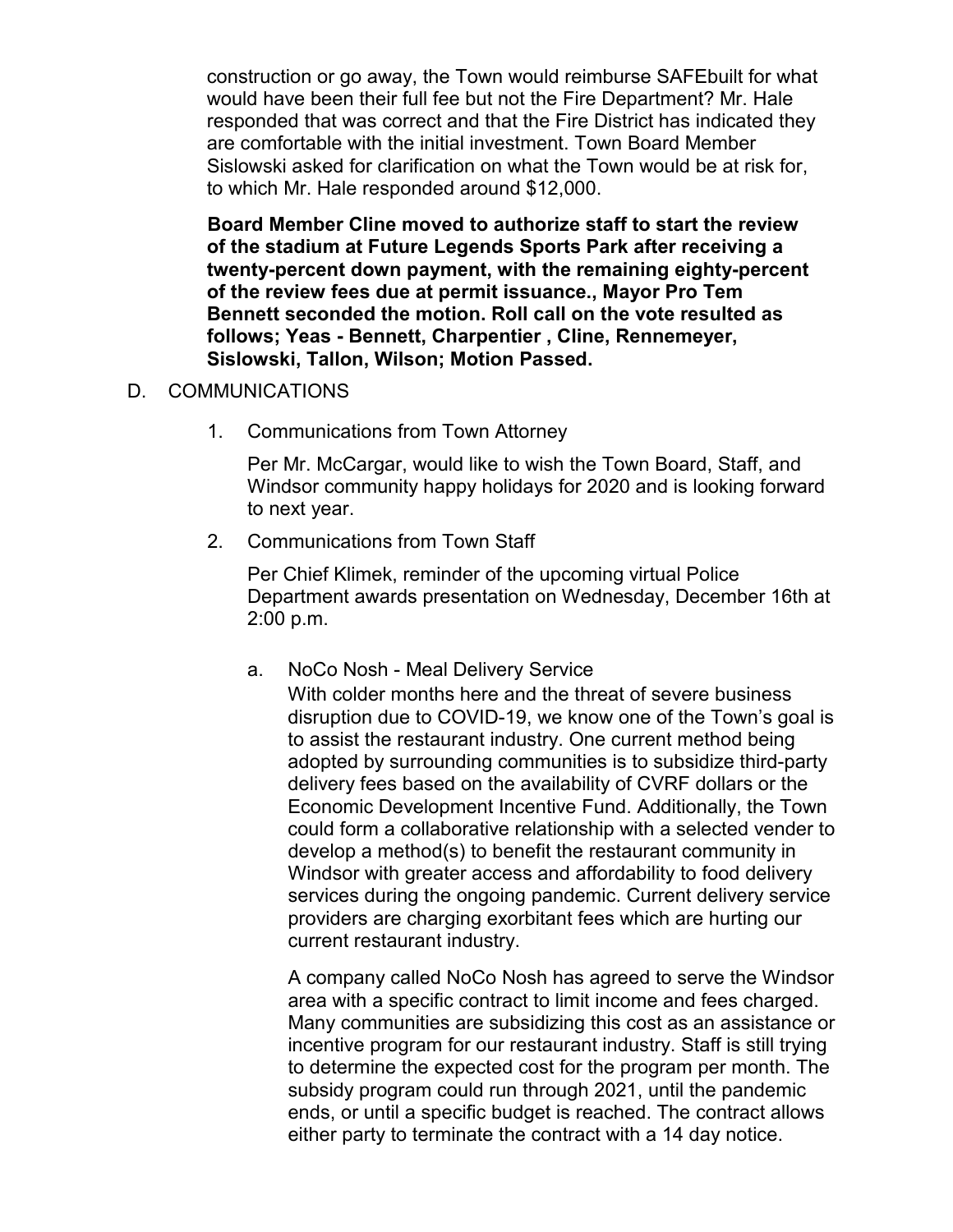Key components:

- •Town retains NoCo Nosh to provide restaurant delivery service for customers with Windsor addresses.
- Contract Term is through the end of 2021, with a right for the Town to terminate at any time without cause on 14 days' written notice.
- NoCo Nosh provides its platform to Windsor dining establishments (including coffee shops and food trucks), so the establishments can sign up for the service. NoCo Nosh will provide the establishments with information about the Town-NoCo Nosh arrangement.

Dollars & Cents:

• NoCo Nosh won't charge the establishments any commissions. Instead, the Town will pay commissions to NoCo Nosh as follows:

15% of gross receipts for all orders placed through the Platform with Participating Establishments for delivery; and 12.5% of gross receipts for all orders placed through the Platform with Participating Establishments for take-out.

- NoCo Nosh won't charge Windsor residents a processing fee. Instead, the Town will pay one dollar and forty-nine cents (\$1.49) for each order placed by a Windsor resident through the Platform with Participating Establishments, whether delivery or take-out.
- •Windsor residents placing orders through the Platform with **Participating**

Establishments will pay \$1.99 for the first mile from restaurant to the delivery destination and then an additional charge of \$0.50 per extra mile traveled after the first mile, pro-rated. The Town will pay a flat fee of \$0.50 for each order placed for delivery by a Windsor resident through the Platform with Participating Establishments.

- NoCo Nosh won't charge the establishments any sign-up fees.
- Delivery personnel retain 100% of tips.
- •If the Town and NoCo Nosh agree to a promotional campaign, each party funds 50% of the discount/coupon/promotional rate.

Per Ms. Miller, staff has looked at various options such as placing a cap on delivery fees, however there is a lot of issues when enforcing and has not been as successful in other communities. The estimated cost for this program would be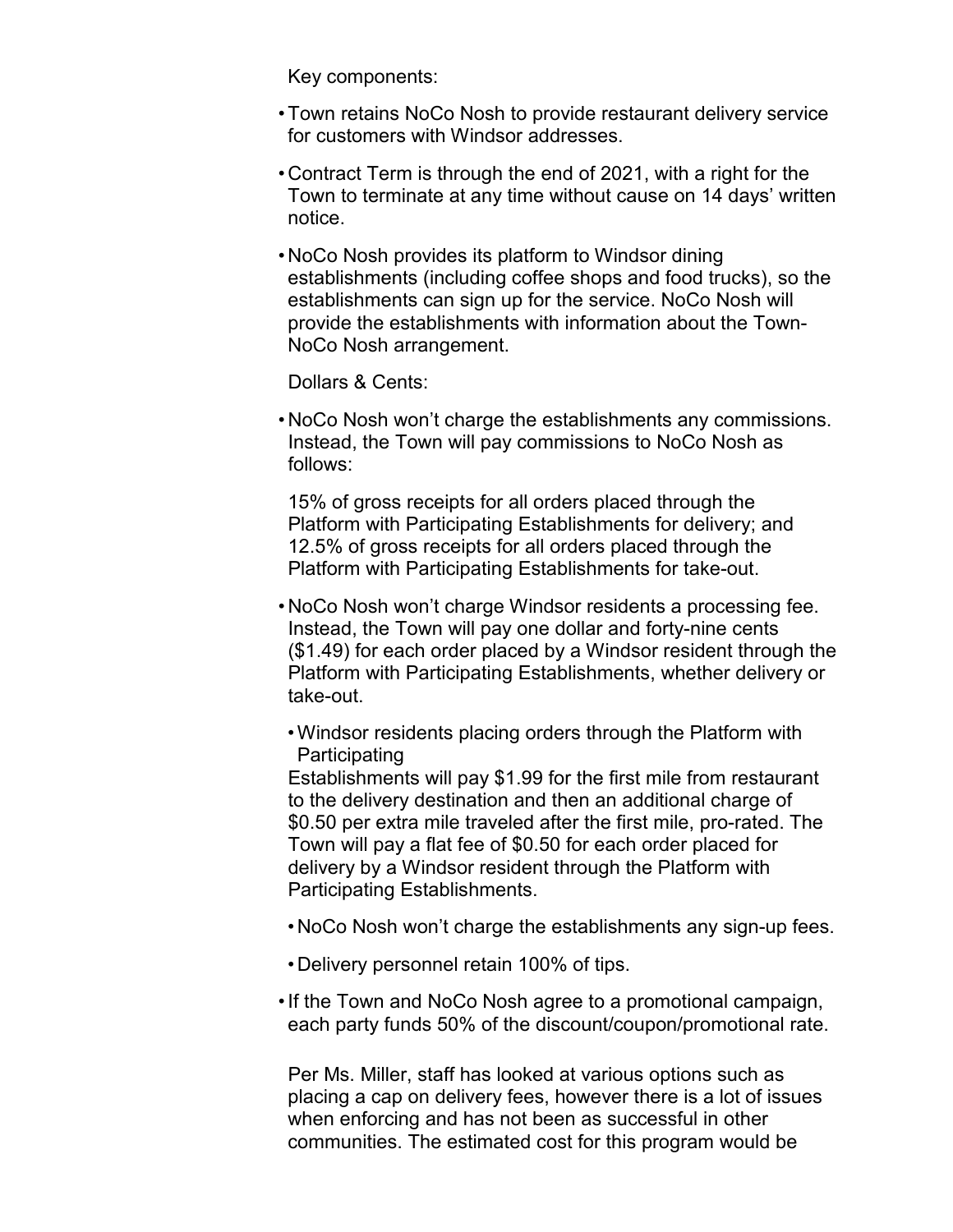around \$50,000.00 which would probably last around six months, and could come out of the Economic Development Incentive Fund.

Mr. Hale stated that the Town had a request from a local restaurant to consider limiting or capping fees for delivery and as staff looked into the option found some challenges with it. It is hard to enforce, you can limit delivery fees but not marketing fees. Staff believes this would give restaurants another outlet without huge fees and it would be a subsidy that the Town could provide that would be able to go to all restaurants. Mr. Hale stated that he believes the only big challenge is that CARES act runs out in two weeks so this would be something that is going to impact the general fund. Mr. Hale stated with this being the last Board meeting of the year and the financial impact, he wanted to get the Boards thoughts or concerns before he executed a contract.

Town Board Member Wilson stated that this is something that he could get behind due to the Town having the sales tax revenue and being able to maintain service levels during the pandemic, as well as the building community having record months of buildings being constructed and is supportive of this option in an effort to support struggling business and would be money well spent.

Mayor Rennemeyer asked for confirmation on the fifteenpercent service fee that restaurants have to pay to other vendors would wipe out the profits that the restaurants would have and this would allow the Town to help the restaurants help themselves. Ms. Miller responded that was correct and actually the percentages are much higher than fifteen-percent with the other carriers, more like forty to sixty-percent including an increase of the food itself. This contract would allow a new provider to come into the community with a cap of fifteen-percent that the Town would reimburse. Mayor Rennemeyer stated that assuming that the Board gives the nod to the Town Manager to execute the contract, NoCo Nosh then would come in and meet with the different business owners to set up a contract with them, would that be the next step and how soon would it be able to be rolled out? Ms. Miller responded that NoCo Nosh is prepped and ready to go now so as quickly as the Town is ready to move, they would be able to get started. The restaurant industry would need to secure contracts the them as well as needing to educate the public and would like to utilize the communications department as well as Chamber of Commerce to start marketing the app.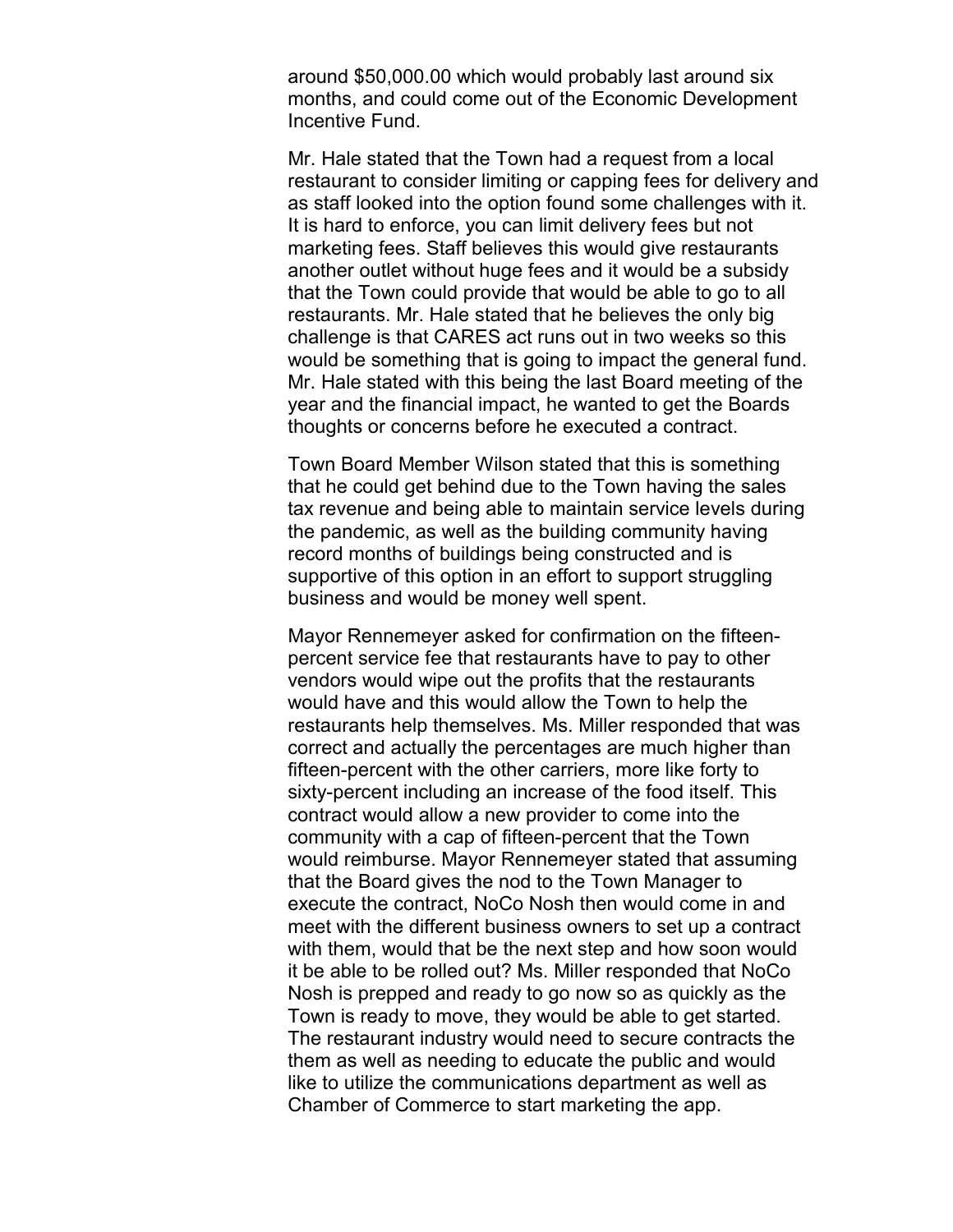Town Board Member Cline asked staff what the feedback has been from restaurants for using NoCo Nosh? Ms. Miller stated that she has not personally spoke with any Fort Collins restaurants who are currently under contract with NoCo Nosh. Fort Collins is currently the only entity who is utilizing NoCo Nosh, however this is a request from the restaurant industry for the Town to do some sort of assistance. This is something the restaurant industry is embracing and is excited about and are thankful for the Town's assistance. Mr. Hale added that staff had a meeting with quite a bit of local restaurants and presented this as an option and there were no concerns.

Mayor Rennemeyer stated that he would like staff to bring an update to the Board within ninety days to see where we are at with the success of this program and what has been spent.

Town Board Member Sislowski stated that he has issues with the Town selecting one vendor over others without issuing an RFP and going through the bidding process. The Town would be using taxpayer dollars no matter the fund to subsidize delivery cost for a third party delivery service. Town Board Member Sislowski stated that he is having trouble and is not prepared to support the program.

Mayor Rennemeyer asked staff what other services are available like this in Northern Colorado that are independent of the big ones seen? Ms. Miller stated that the problem is that no one else has come forward with this offer. NoCo Nosh is the only one currently willing to do a subsidizes at fifteenpercent and everyone else is not willing to lower their cost or fees. So if you want to go out and do an RFP, Fort Collins has already gone through that process and this is the only entity that stepped forward to provide this service. Staff is trying to get speed to market and provide this in an effort to help our save our restaurant industry. The Town could look at subsidizing other vendors, but would be paying forty to sixtypercent of fees compared to fifteen-percent of ticket fees.

Town Board Charpentier asked for clarification on how the logistics work on subsidizing the fees, would restaurants bill the Town and provide copies of receipts? Ms. Miller stated that the NoCo Nosh company would provide the Town with reports of orders made within the app and staff would recommend bi-monthly reimbursements to NoCo Nosh. Town Board Member Charpentier stated that fifteen-percent of all gross sales adds up and questioned if waiving the sales tax would be a better option? Ms. Miller responded that the Town Board approved deferring sales tax at the beginning of the year, and not many businesses were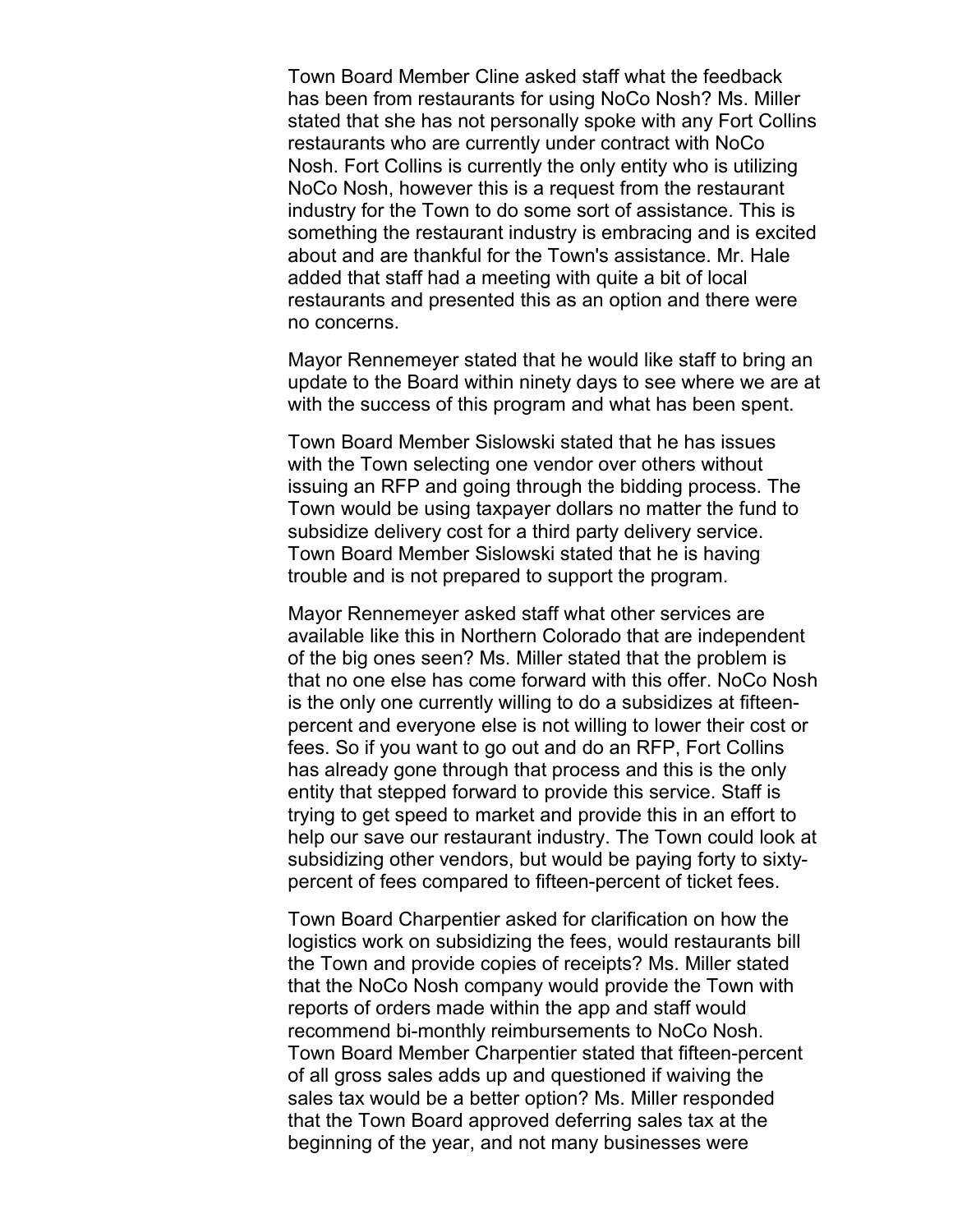interested in taking advantage of that option. This option seems to be the option that most businesses have been in support of and requesting. Town Board Member Charpentier stated that waiving sales tax and deferring sales tax is a big difference.

Mayor Pro Tem Bennett asked if another delivery service came to the Town with a similar proposal, would the Town say yes? For the restaurants, if they are paying forty to sixtypercent for delivery fees, wouldn't it be more economical for that business to hire a delivery person of their own? Ms. Miller responded that there is a larger liability component of using other people's vehicles, paying insurance and trying to find the workforce staff to be willing to deliver. Mr. Hale responded that if we had another delivery service who offered the same proposal, the Town would accept it. Mayor Pro Tem Bennett stated that he doesn't like the idea of subsidizing the delivery business but also knows that we are in such a unique situation and very concerned about the local businesses and is supportive of this but would like a review within ninety days.

Town Board Member Wilson stated that he shares some of the other Board Members and that he is not a big fan of subsidizing, however given the circumstances is still supportive.

Mayor Rennemeyer reminded the Board that everything the Town has done so far to support businesses has been CARES Act reimbursed and Windsor tax payers have subsidize very little to help businesses survive and believes this is an important step for the Town during this very critical time that residents will be happy about.

Town Board Member Cline stated that she is supportive but would like an update at the end of January.

Town Board Member Tallon stated that he has the same reservations as Town Board Member Sislowski but believes the Town needs to do something to help but would also like a monthly update.

Ms. Miller stated that she believes there are ways to market without spending more.

Mayor Rennemeyer stated that staff has the support to move forward with this. Mr. Hale stated that he would provide an update in the weekly update as well as provide numbers as to if this is a benefit to the industry.

b. Finance Report October 2020